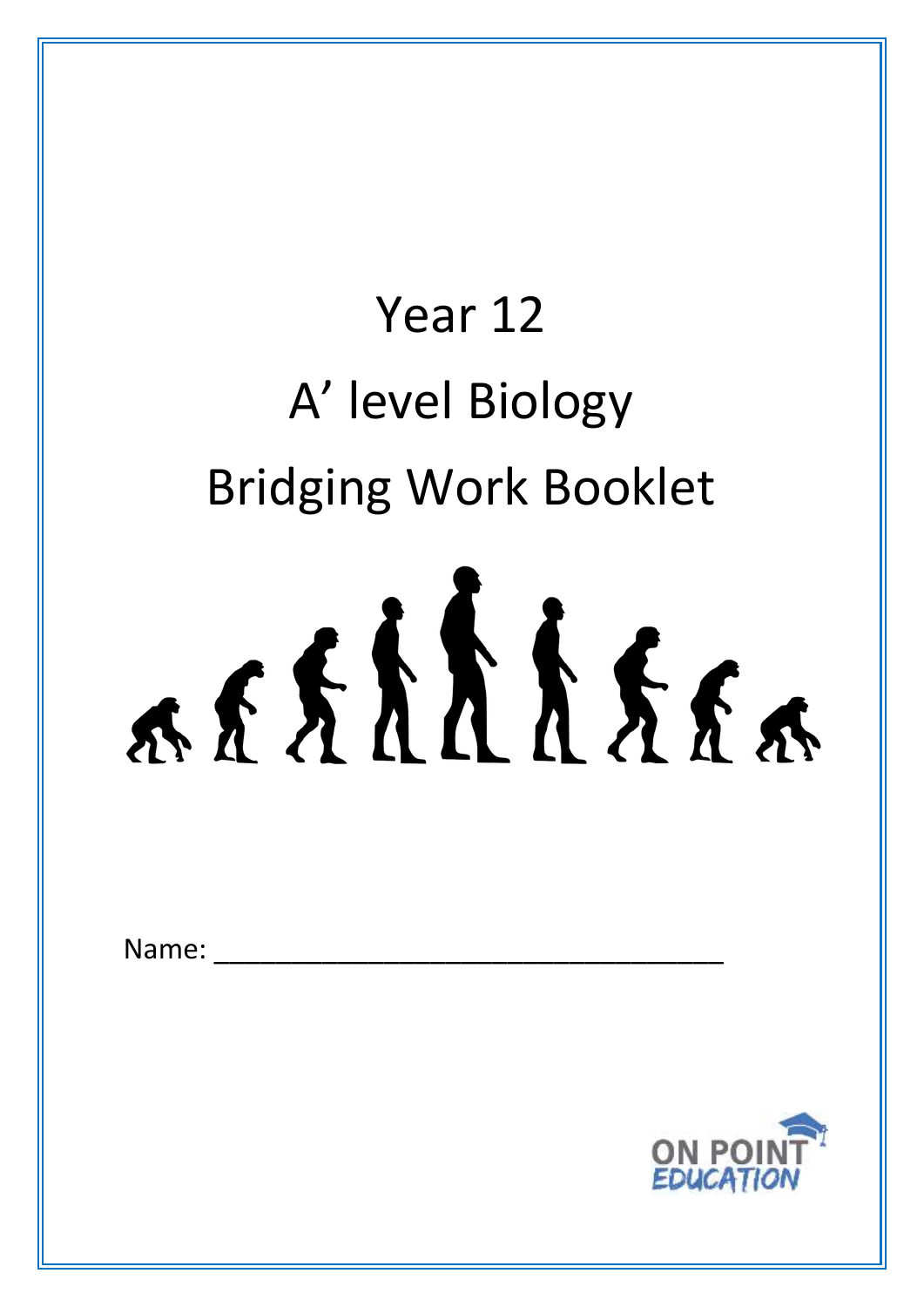# Welcome to A' level Biology

This booklet has been produced to help consolidate your knowledge from GCSE and link it to the topics you will be studying at AS/A Level Biology.

# Why do bridging work?

The intention of A' levels are to prepare students for undergraduate study. Therefore, preparation work is essential for studying A Level Biology. Completing the booklet will help you highlight the areas you need to work on before you start the course in September.

The tasks included in this booklet are aspects that are crucial in the understanding of the foundations of biology.

We want you to be successful at A-level Biology and what this takes at GCSE is different to what is required at A-level.

Although you have fewer subjects to study, there are different skills required at post-16. As well as, a greater volume of work due to the increased, demand of depth and detail.

Bridging work should help you to gauge your current understanding of the subject and introduce you to the depth of understanding and maths skills that are required for study at post-16.

Studying Biology (or, in fact any subject) at A-level will require you to be highly organised and effective with your own independent work. Not only will you have to balance the workload of this subject and the other subjects you have chosen, you will also be required to commit to the subject and do the very best that you can.

You MUST bring this bridging work with you to your first year 12 Biology lesson in September.

# A' level Biology content

Year 12 will cover the following 4 units:

- 1. Biological molecules
- 2. Cells
- 3. Organisms exchange substances with their environment
- 4. Genetic information, variation and relationships between organisms.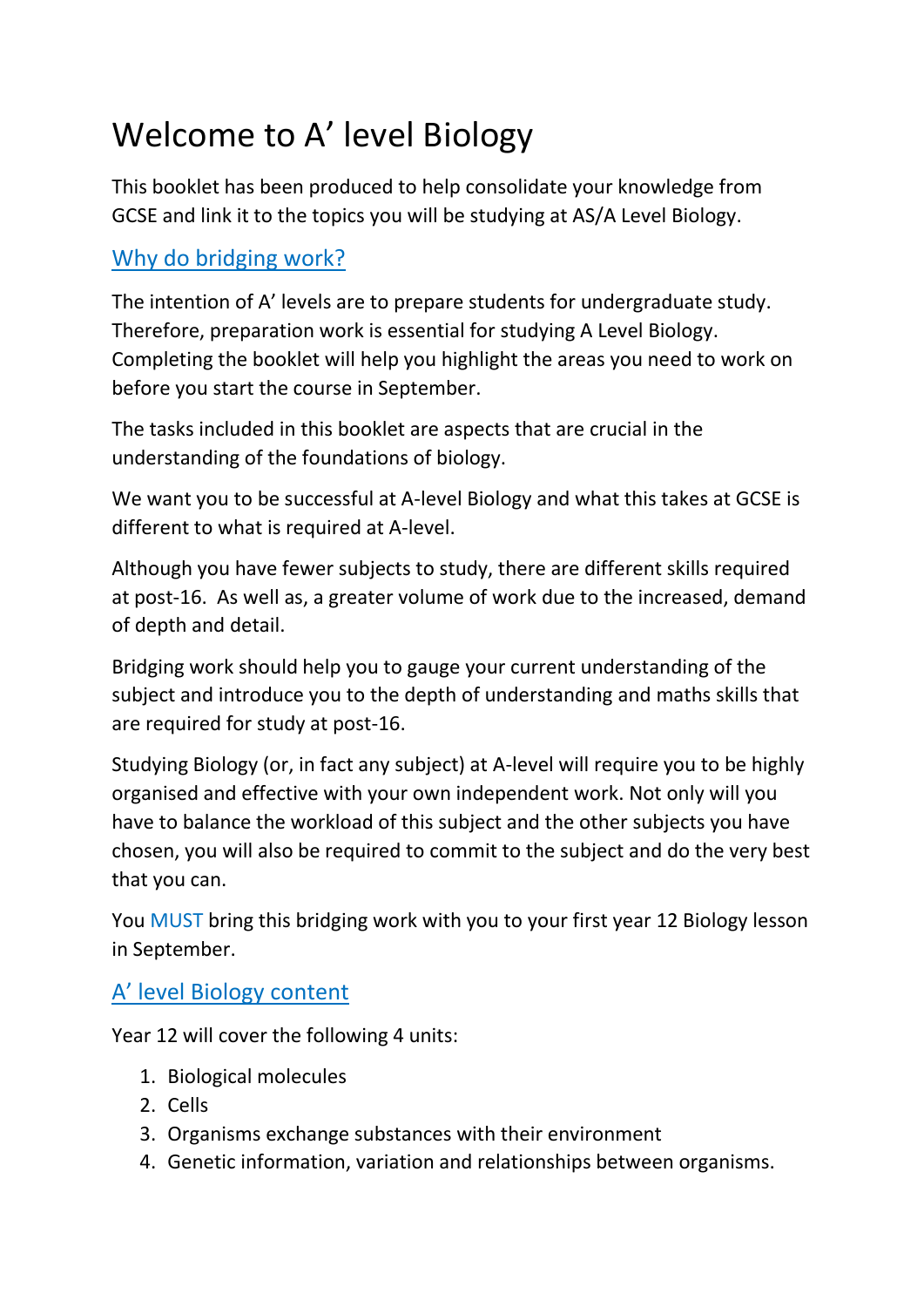Year 13 will cover these units:

- 5. Energy transfers in and between organisms.
- 6. Organisms respond to changes in their internal and external environments.
- 7. Genetics, populations, evolution and ecosystems.
- 8. The control of gene expression.

#### Assessment

At the end of year 12 you will be required to sit a "Paper 1".

The final assessment for the A-level consists of three exams.

Paper 2

#### **Assessments**

What's assessed

Paper 1

#### What's assessed

• Any content from topics  $1 - 4$ , including relevant practical skills

#### Assessed

- written exam: 2 hours
- $\cdot$  91 marks
- 35% of A-level

#### Questions

- \* 76 marks: a mixture of short and long answer questions
- 15 marks: extended response questions

• Any content from topics 5-8, including relevant practical skills

#### **Assessed**

- written exam: 2 hours
- 91 marks
- 35% of A-level

#### Questions

- \* 76 marks: a mixture of short and long answer questions
- · 15 marks: comprehension question

#### Paper 3

#### What's assessed

• Any content from topics 1-8, including relevant practical skills

#### Accassad

- written exam: 2 hours
- $\cdot$  78 marks
- 30% of A-level

#### **Questions**

- 38 marks: structured questions, including practical techniques
- 15 marks: critical analysis of given experimental data
- 25 marks: one essay from a choice of two titles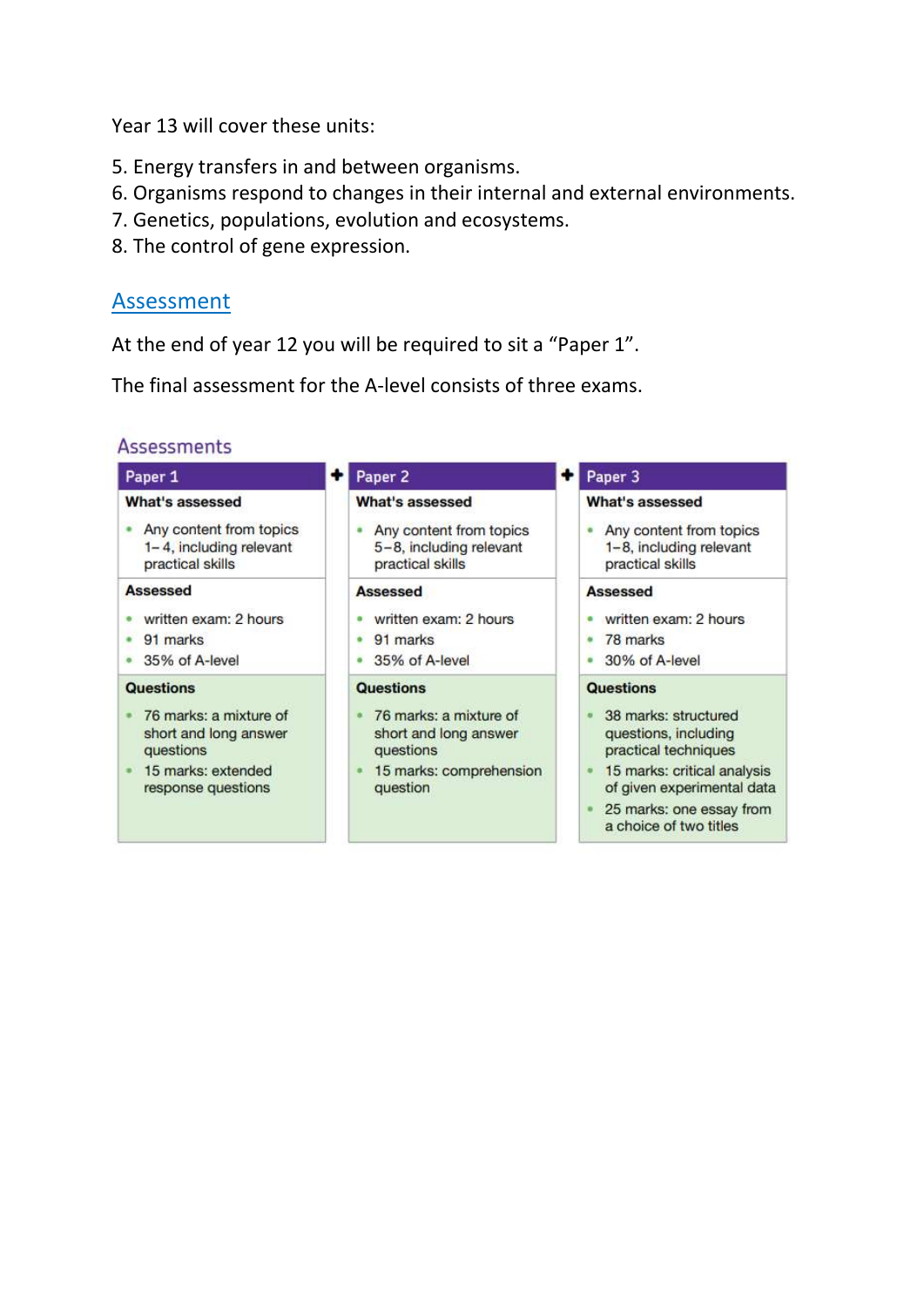#### SI Units

There are seven base units in the SI system:

- $\bullet$  the kilogram (kg), for mass
- $\bullet$  the second (s), for time
- $\bullet$  the kelvin (K), for temperature
- $\bullet$  the ampere (A), for electric current
- the mole (mol), for the amount of a substance
- the candela (cd), for luminous intensity
- $\bullet$  the metre (m), for distance

# Metric unit prefixes

Scientists measure a wide range of quantities, some very large and some very small. Measurements for different orders of magnitude have specific prefixes:

| Prefix (Symbol) | Power           | Factor        |
|-----------------|-----------------|---------------|
| kilo (k)        | 10 <sup>3</sup> | 1,000         |
| hecto (h)       | 10 <sup>2</sup> | 100           |
| deka (da)       | 10 <sup>1</sup> | 10            |
| deci (d)        | $10^{-1}$       | 0.1           |
| centi (c)       | $10^{-2}$       | 0.01          |
| milli $(m)$     | $10^{-3}$       | 0.001         |
| micro $(\mu)$   | $10^{-6}$       | 0.000,001     |
| nano(n)         | $10^{-9}$       | 0.000,000,001 |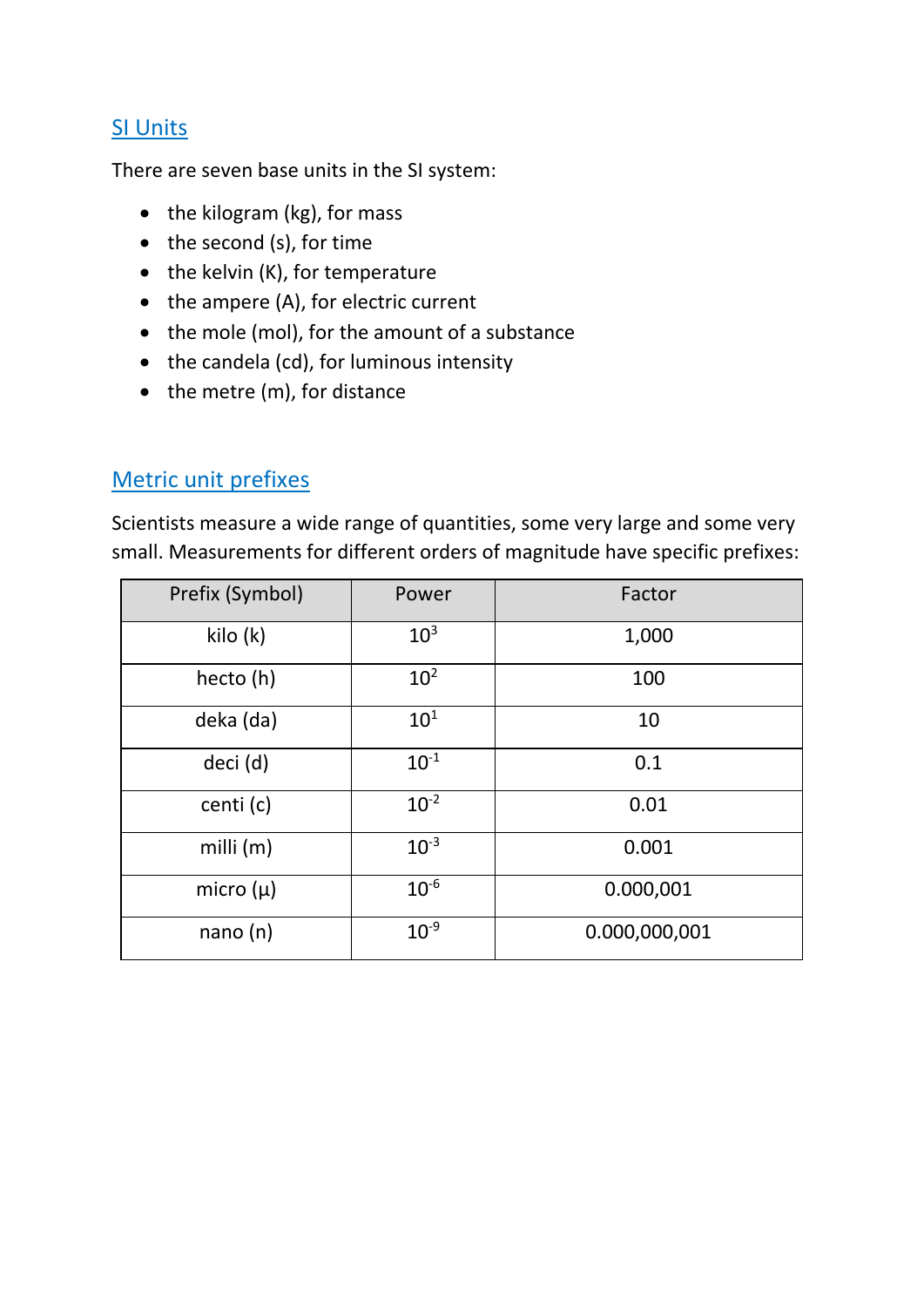# What SI unit and prefix is used to measure the following quantities?

- 1. The mass of a rabbit?
- 2. The temperature of the human body?
- 3. The width of a leaf?  $\frac{1}{2}$   $\frac{1}{2}$   $\frac{1}{2}$   $\frac{1}{2}$   $\frac{1}{2}$   $\frac{1}{2}$
- 4. The mass of iron in the body?
- 5. The mass of a caterpillar?
- 6. The volume of blood in the human body?
- 7. The distance flown by migrating geese?
- 8. The time between heart beats?\_\_\_\_\_\_\_\_\_\_\_\_\_
- 9. The width of an onion cell? \_\_\_\_\_\_\_\_\_\_\_\_\_\_\_

Sometimes, there are units that are used that are not combinations of SI units and prefixes. These multiples of units are helpful to use. For example, one litre is 0.001  $m<sup>3</sup>$ , or one day is 86 400 seconds.

#### Choose the most appropriate unit, and estimate the size of each of the following.  $\circledcirc$

| 6. The temperature difference between the blood in the heart and in the ear      |  |
|----------------------------------------------------------------------------------|--|
|                                                                                  |  |
| 8. The length that your fingernails grow each day ______________________________ |  |
| 9. The total length of each of the hairs on your head___________________________ |  |

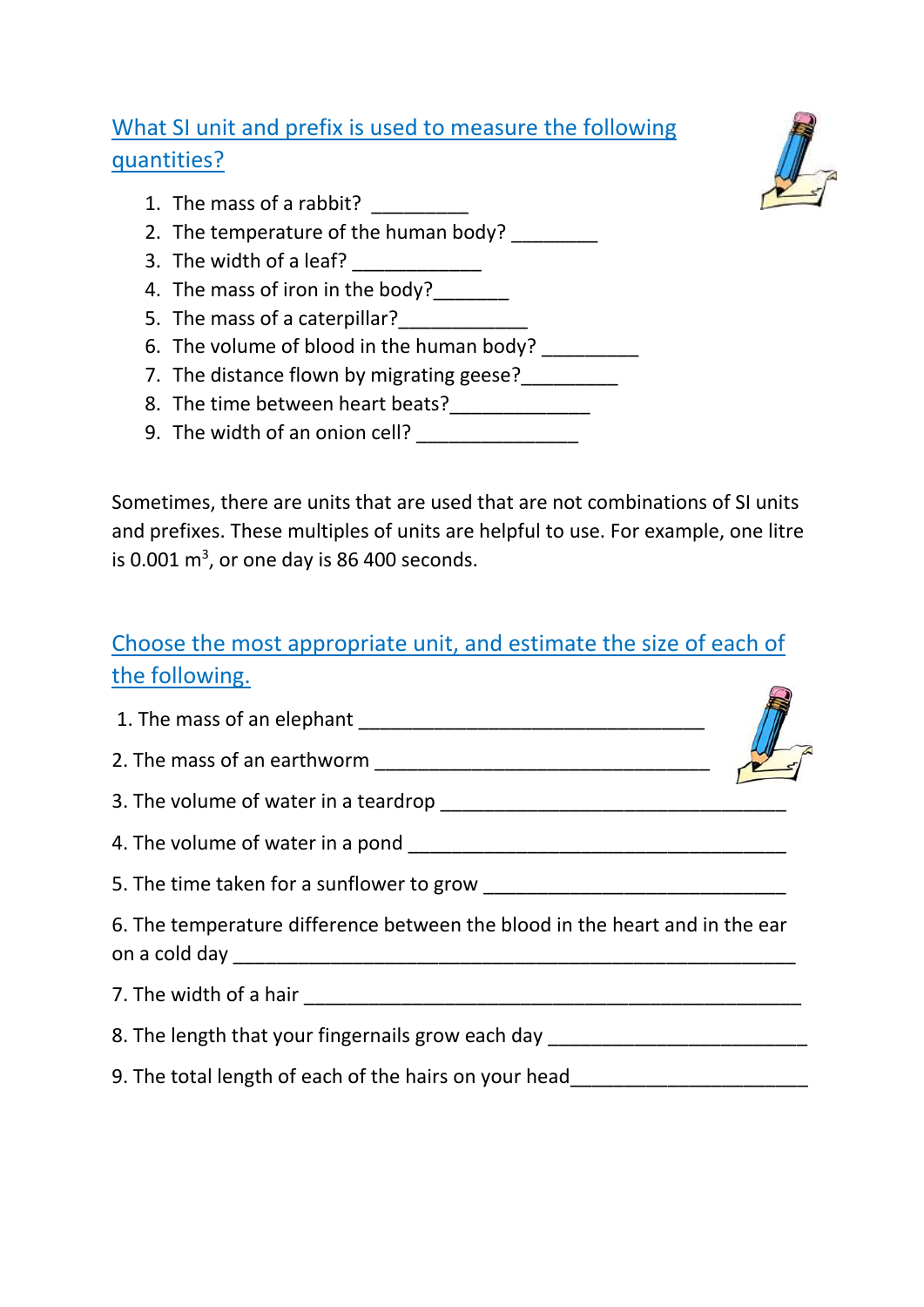# Put the following in order of size:

height of an elephant; length of DNA strand; width of a hair; height of a tree; width of a sodium ion; length of a nerve cell; length of a heart; width of a red blood cell; size of a virus; length of a finger; length of a mosquito; length of a human digestive system; width of a field; length of a water molecule.



#### Converting units



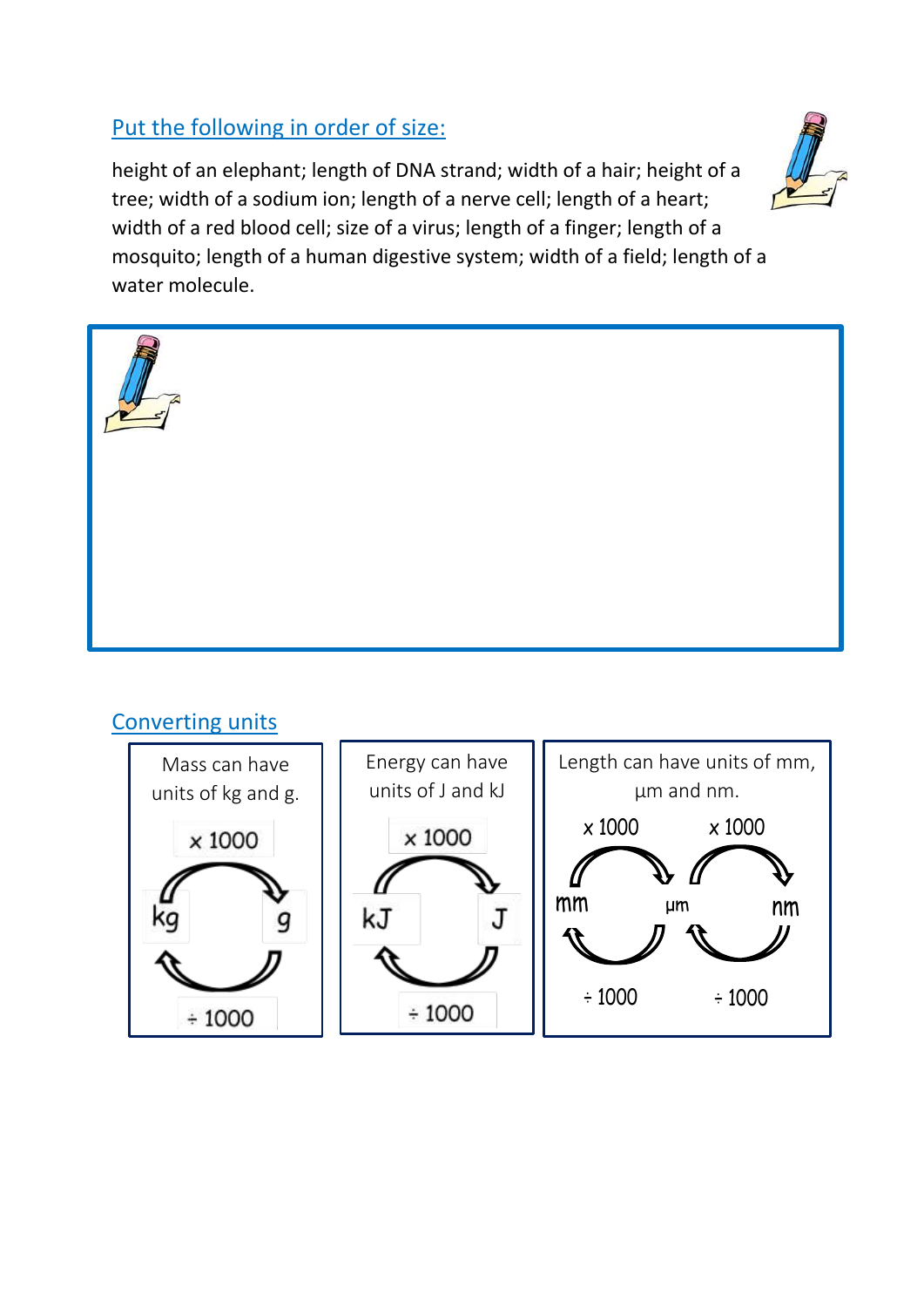#### Convert each of the following into metres.

- (a) 70 nm \_\_\_\_\_\_\_\_\_\_\_\_\_\_\_\_\_\_\_\_\_\_\_\_
- (b) 5 µm \_\_\_\_\_\_\_\_\_\_\_\_\_\_\_\_\_\_\_\_\_\_\_\_\_
- (c) 1 mm \_\_\_\_\_\_\_\_\_\_\_\_\_\_\_\_\_\_\_\_\_\_\_\_\_
- $(d)$  0.2 mm

# Convert each of the following into um.

- (a) 4 m \_\_\_\_\_\_\_\_\_\_\_\_\_\_\_\_\_\_\_\_\_\_\_\_\_
- (b) 200 nm \_\_\_\_\_\_\_\_\_\_\_\_\_\_\_\_\_\_\_\_\_\_\_\_
- $(c)$  17 mm
- (d) 0.3 nm \_\_\_\_\_\_\_\_\_\_\_\_\_\_\_\_\_\_\_\_\_\_\_\_\_

#### Areas. How many?

- (a) μm<sup>2</sup> in a m<sup>2</sup> \_\_\_\_\_\_\_\_\_\_\_\_\_\_\_\_\_\_\_\_\_
- (b) μm<sup>2</sup> in a mm<sup>2</sup> \_\_\_\_\_\_\_\_\_\_\_\_\_\_\_\_\_\_\_\_

#### Volumes. How many?

- (a)  $\gamma$  mm<sup>3</sup> in a cm<sup>3</sup> \_\_\_\_\_\_\_\_\_\_\_\_\_\_\_\_\_\_\_\_\_\_\_\_\_\_\_\_\_\_
- (b)  $\mu$ m<sup>3</sup> in a mm<sup>3</sup> \_\_\_\_\_\_\_\_\_\_\_\_\_\_\_\_\_\_\_\_\_\_\_\_\_\_

Express these rates of change with the correct units:

- (a) 2 μg per cm<sup>3</sup> \_\_\_\_\_\_\_\_\_\_\_\_\_\_\_\_\_\_\_\_\_\_\_\_\_\_\_
- (b) 200 kJ per m<sup>2</sup> per year \_\_\_\_\_\_\_\_\_\_\_\_\_\_\_\_\_\_\_\_
- (c) 10 g per dm<sup>3</sup> \_\_\_\_\_\_\_\_\_\_\_\_\_\_\_\_\_\_\_\_\_\_\_\_\_\_\_\_
- (d) 15 cm<sup>3</sup> per minute \_\_\_\_\_\_\_\_\_\_\_\_\_\_\_\_\_\_\_\_\_\_\_\_

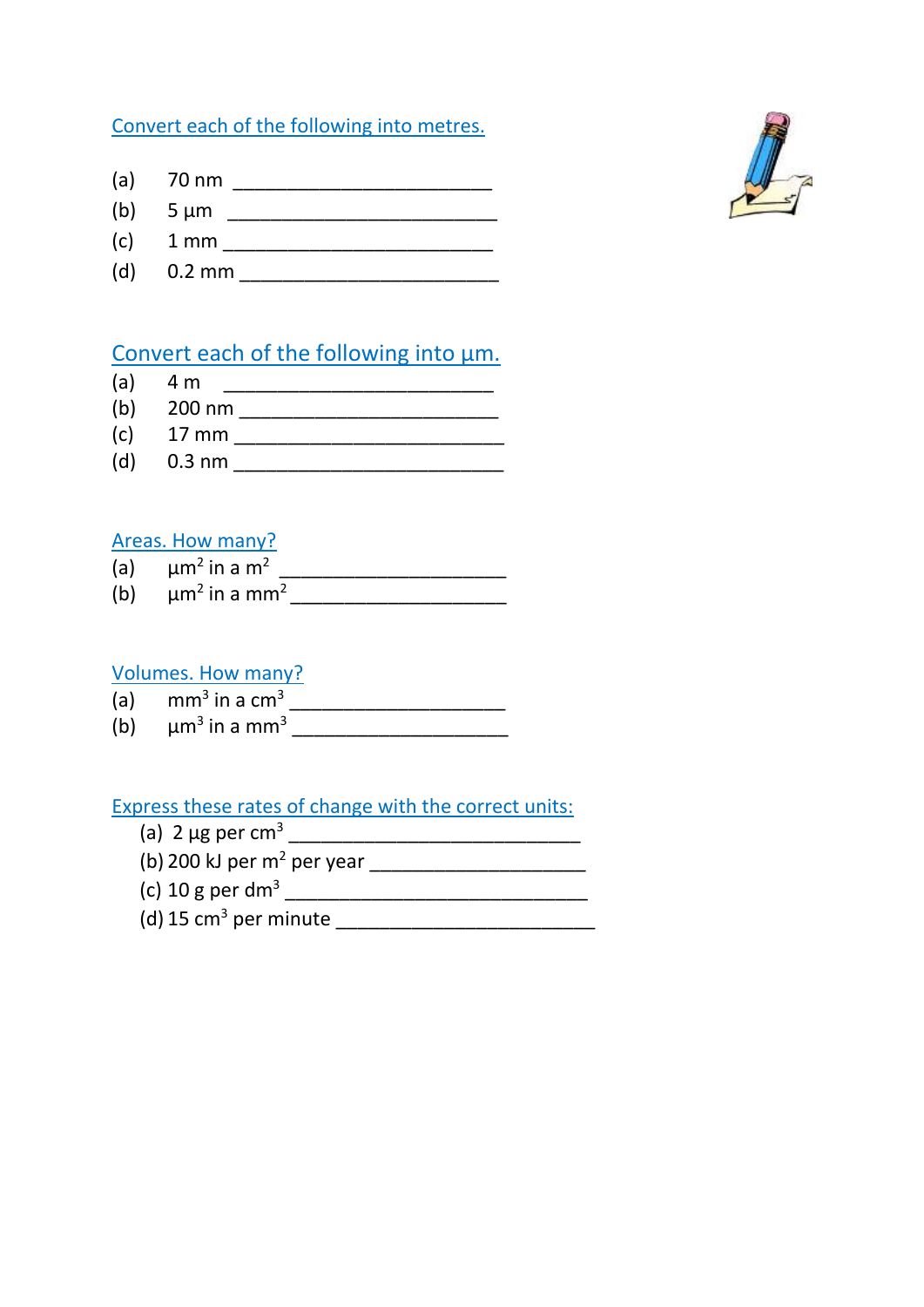### Application - Converting units

1. What is the length in mm of a bacterium 50µm long?



2. The total surface area of alveoli in a human lung was estimated at 35m<sup>2</sup> What is this in  $cm<sup>2</sup>$ ? Show your working.

3. The human body contains 4700  $cm<sup>3</sup>$  of blood. What is this volume in  $m<sup>3</sup>$ ? Show your working.

4. In an enzyme investigation, 10 g of product was produced in 30 minutes. What unit would be most appropriate for the rate of this reaction? Calculate the rate of the reaction.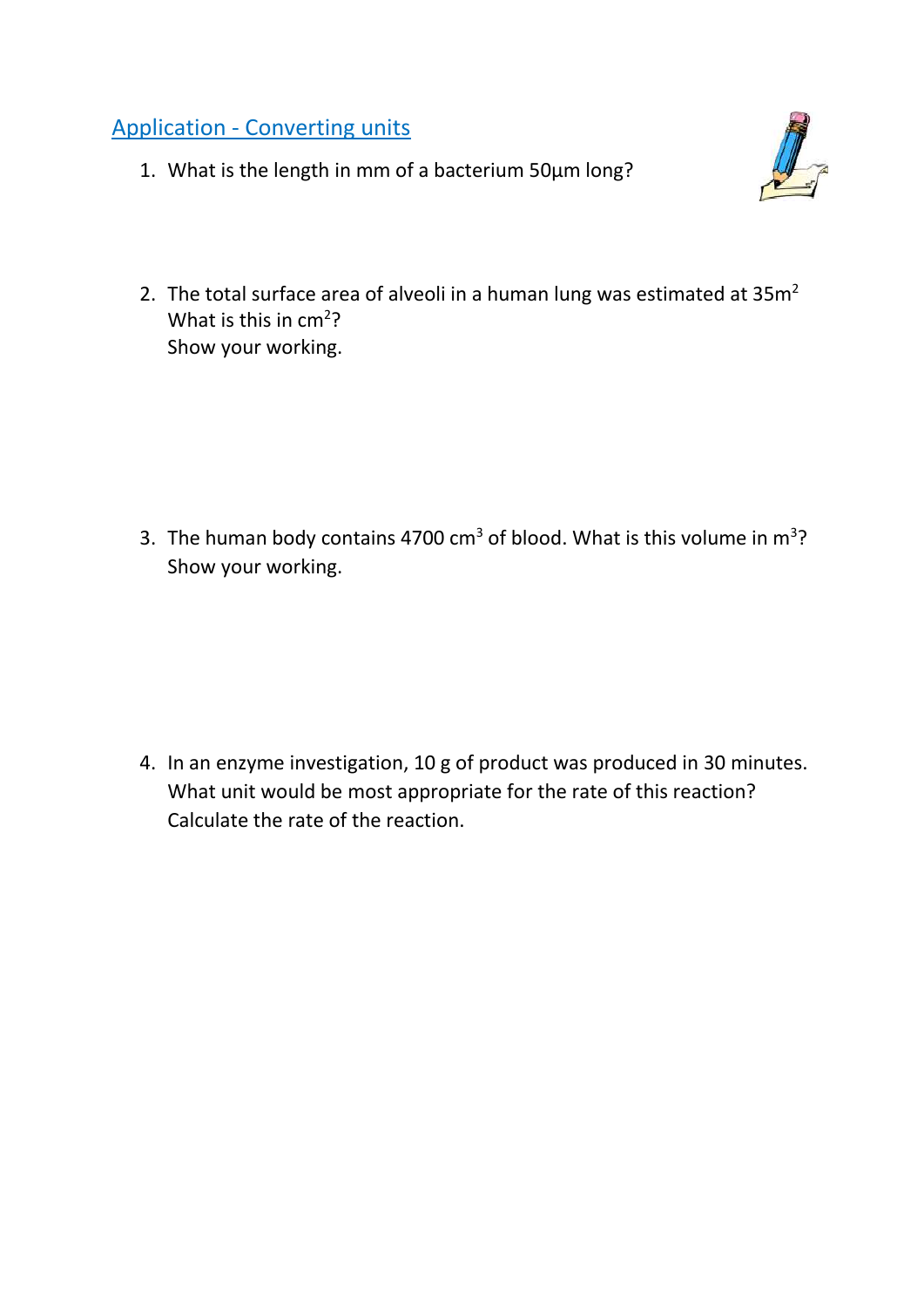### Solve the following:

1. What is the mass in grams of a 15kg soil sample?



- 2. The volume of solution in an investigation was given as 650mm<sup>3</sup> What is the volume of this solution in  $cm<sup>3</sup>$ ?
- 3. A student was carrying out an investigation into the rate of change in volume of air in the lungs during a period of exercise. What would be the most appropriate unit to use in this investigation?

# Standard Form

Standard form is a system of writing numbers, which can be particularly useful for working with very large or very small numbers. It is based on using powers of 10 to express how big or small a number is.

| 1. | Convert these numbers into normal form. |                        |                        |  |
|----|-----------------------------------------|------------------------|------------------------|--|
|    | a) 5.239 x $10^3$                       | b) $4.543 \times 10^4$ | c) $9.382 \times 10^2$ |  |
|    | d) 6.665 x $10^6$                       | e) $1.951 \times 10^2$ | f) $1.905 \times 10^5$ |  |
|    | g) 6.005 x $10^3$                       |                        |                        |  |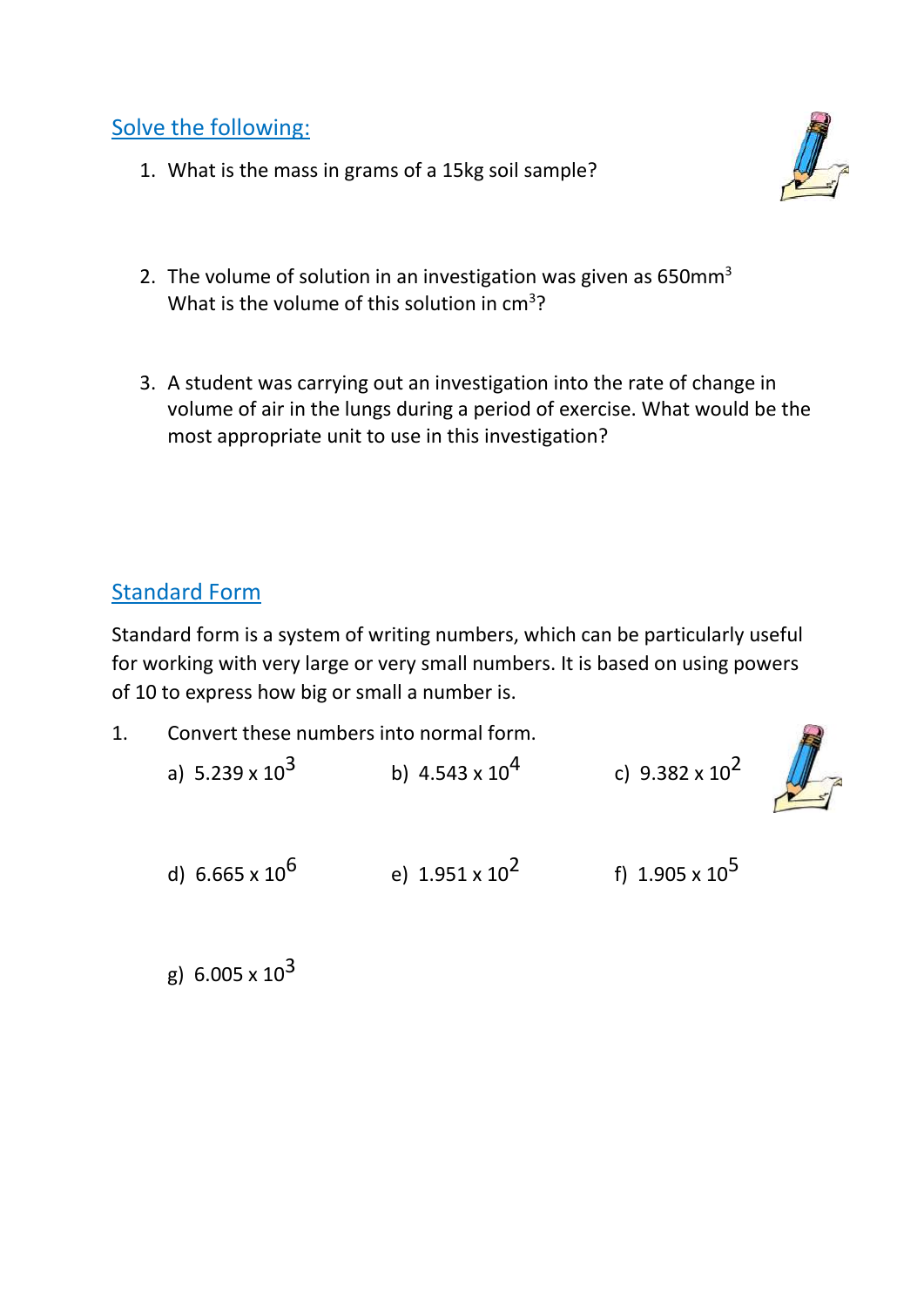2. Convert these numbers into standard form.

| a) 65345  | b) 28748 | c) 548454   |
|-----------|----------|-------------|
| d) 486856 | e) 70241 | f) 65865758 |

# Calculations using standard form

1. To add or subtract numbers in standard form, they must have the same exponent. Add (or subtract) the significands and keep the exponent the same. It is easiest to convert the smaller exponents to the biggest exponent. Note that adding or subtracting a much smaller number will have very little effect on a larger number.

2. To multiply numbers in standard form multiply the significands and add the exponents.

3. To divide numbers in standard form divide the significands and subtract the exponents.

#### Worked Examples

1.  $(5.7 \times 10^8) + (8.3 \times 10^7) = (5.7 \times 10^8) + (0.83 \times 10^8) = 6.53 \times 10^8$ 2.  $(5.7 \times 10^8) - (3.3 \times 10^7) = (5.7 \times 10^8) - (0.33 \times 10^8) = 5.37 \times 10^8$ 3.  $(5.82 \times 10^4) \times (2.81 \times 10^3) = 16.35 \times 10^7 = 1.64 \times 10^8$ 4.  $(5.82 \times 10^4) \div (2.81 \times 10^3) = 2.07 \times 10^1 = 20.7$ 

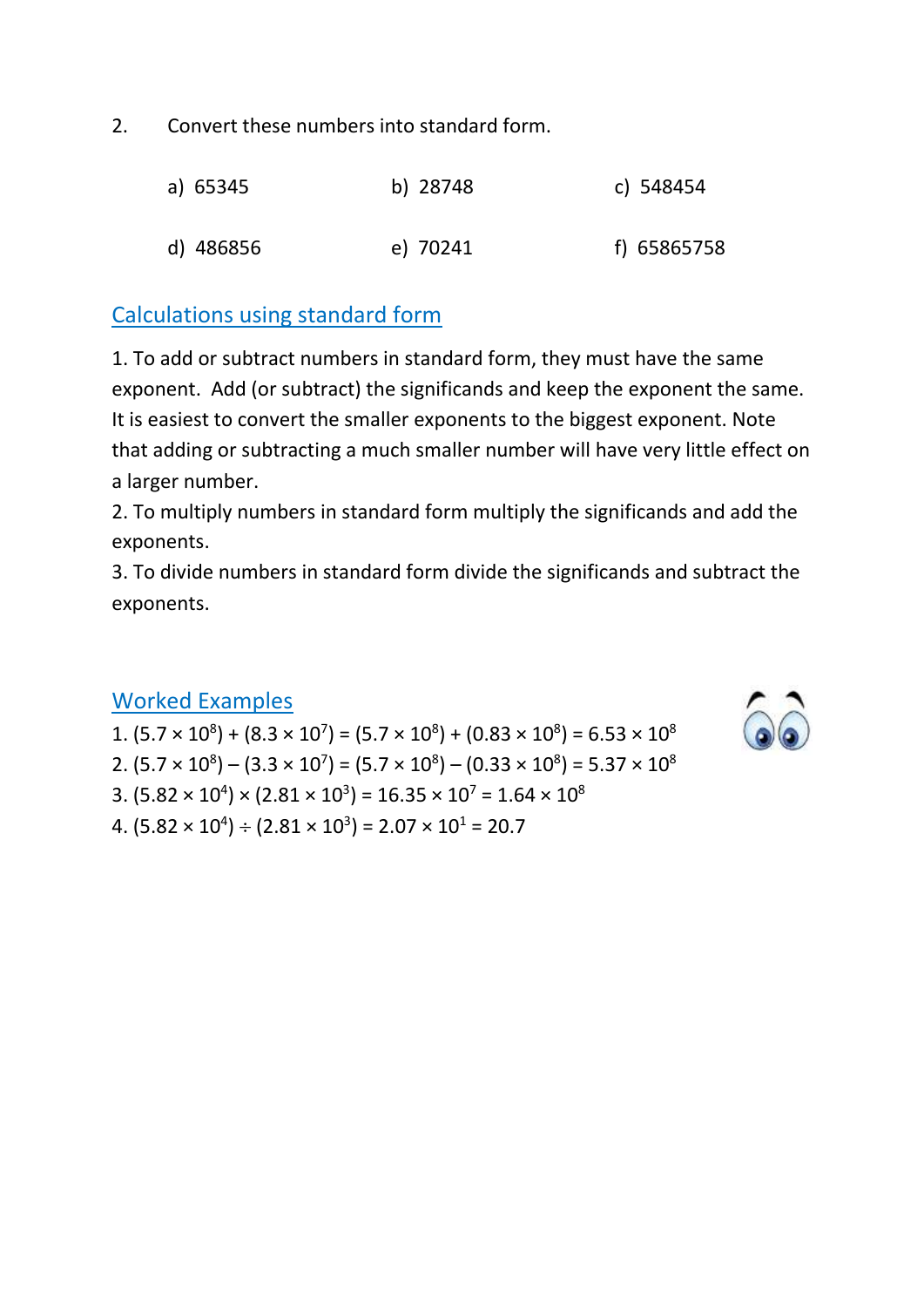Solve the following:

1. 
$$
(8.07 \times 10^6) + (8.58 \times 10^9) =
$$
  
\n2.  $(7.19 \times 10^{-7}) - (3.27 \times 10^{-7}) =$   
\n3.  $(3.99 \times 10^7) + (8.69 \times 10^8) =$   
\n4.  $(4.54 \times 10^5) - (1.31 \times 10^4) =$   
\n5.  $(4.76 \times 10^{10}) + (7.56 \times 10^9) =$   
\n6.  $(2.4 \times 10^5) \times (3.2 \times 10^3) =$   
\n7.  $(4 \times 10^7) \times (1.85 \times 10^4) =$   
\n8.  $(1.47 \times 10^3) \times (2.54 \times 10^{11}) =$   
\n9.  $(5.07 \times 10^6) \times (1.003 \times 10^5) =$   
\n10.  $(1.47 \times 10^{-3}) \times (2.54 \times 10^9) =$   
\n11.  $(3.35 \times 10^8) \times (2.04 \times 10^{-15}) =$   
\n12.  $(2.4 \times 10^5) \div (3.2 \times 10^3) =$   
\n13.  $(7.4 \times 10^7) \div (4 \times 10^4) =$   
\n14.  $(1.47 \times 10^3) \div (4.9 \times 10^{11}) =$   
\n15.  $(5.07 \times 10^6) \div (2.028 \times 10^5) =$   
\n16.  $(1.47 \times 10^{-3}) \div (4.9 \times 10^9) =$   
\n17.  $(3.35 \times 10^8) \div (4.1875 \times 10^{-15}) =$ 



# Application Task – standard form

The length, the width and depth of the plant cell are 50µm, 10µm and 8µm respectively. Find the surface area and volume of the plant cell and write your answer in standard form.

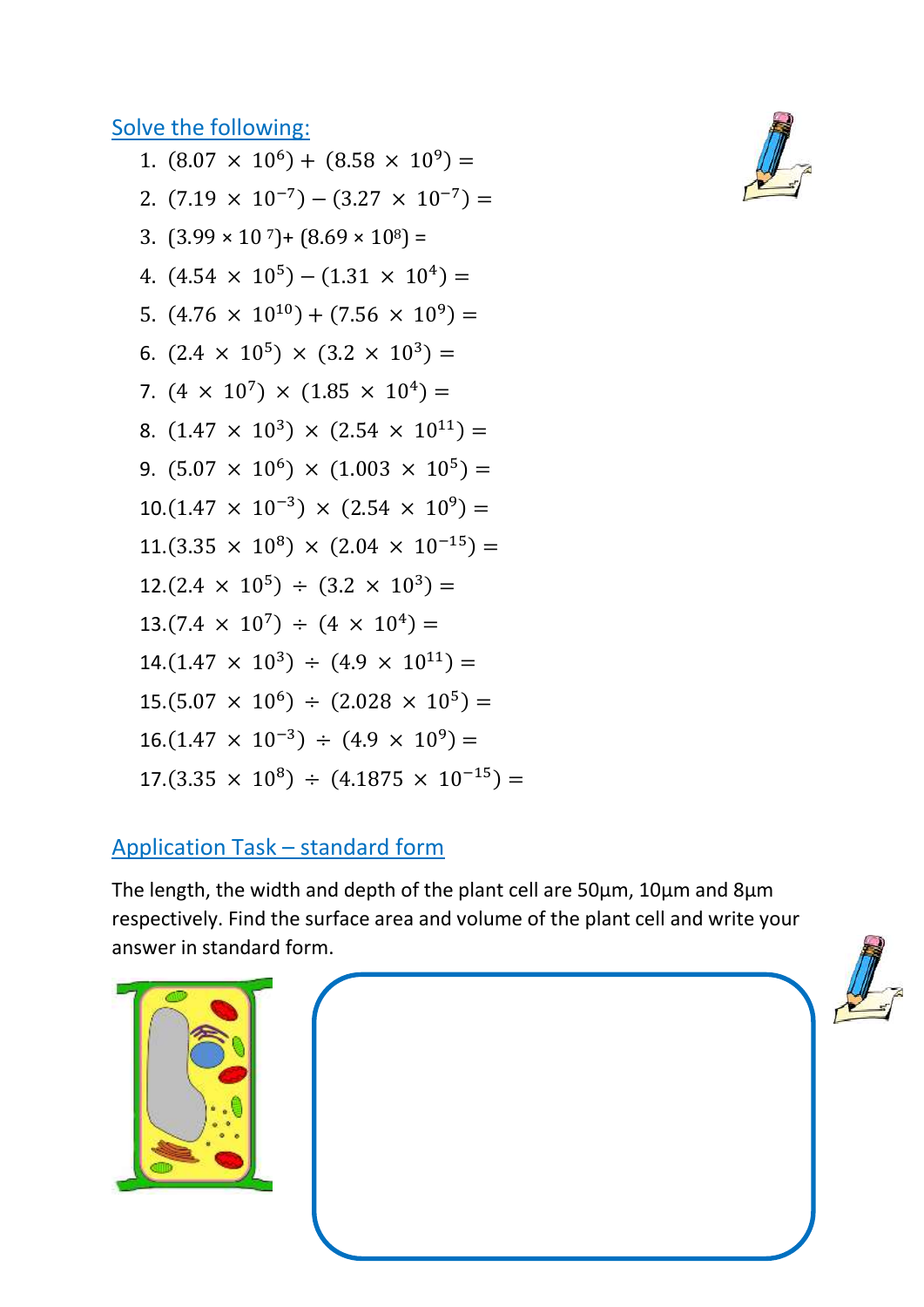# Significant figures

The number of significant figures tells us the precision of a measurement. For example, 3.72 m is more precise than 3.7 m – it has been measured to more significant figures. Each digit in a measurement counts as a significant figure, except zero when used as a placeholder (usually leading and trailing zeros).

Therefore:

| 806               | has 3 significant figures.                                                                                                                                                                                                                                                                                                                      |
|-------------------|-------------------------------------------------------------------------------------------------------------------------------------------------------------------------------------------------------------------------------------------------------------------------------------------------------------------------------------------------|
| $8.06 \times 103$ | has 3 significant figures. The exponent does not add any<br>precision.                                                                                                                                                                                                                                                                          |
| 806 001           | has 6 significant figures.                                                                                                                                                                                                                                                                                                                      |
| 806 000           | has 3 significant figures. The trailing zeros are assumed to<br>be just placeholders, and the number could be written as<br>$8.06 \times 10^3$ . It is however possible that that this value was<br>measured precisely and the last three digits just happen to<br>be all zeros, so it has 6 significant figures, like the previous<br>example. |
| 806.0             | has 4 significant figures. You would not write that trailing<br>zero unless it was measured.                                                                                                                                                                                                                                                    |
| 0.00806           | has 3 significant figures. The leading zeros are just<br>placeholders and the number could have been written as<br>$8.06 \times 10^{-3}$ .                                                                                                                                                                                                      |
| 80.600            | has 5 significant figures. You would not write the trailing<br>zeroes unless they were measured.                                                                                                                                                                                                                                                |
|                   |                                                                                                                                                                                                                                                                                                                                                 |

It is important to realise that 2 and 2.0 are the not the same.

- 2 has one significant figure and means the value is between 1.5 and 2.5.
- 2.0 has two significant figures and means the value is between 1.95 and 2.05.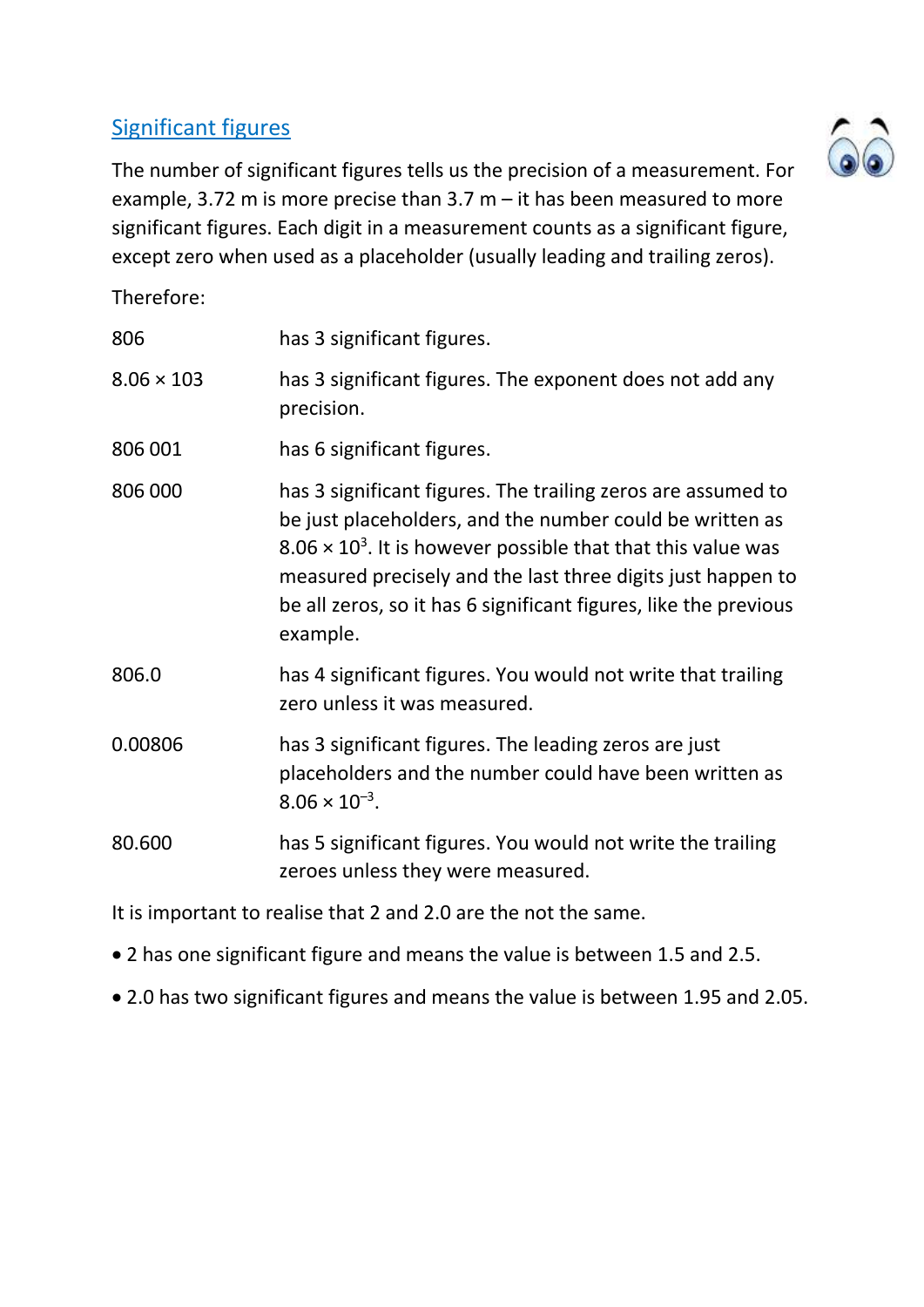# Complete the following



1.Round the following numbers to 1 significant figure

| a) 231  | $b)$ 58  | c) 4050     | d) 681 |
|---------|----------|-------------|--------|
| e) 5672 | f) 1.348 | $g)$ 640.32 | h) 99  |

2. Round the following numbers to 1 significant figure

| a) 0.2346   | b) 0.003512  | c) $0.066$    | d)0.008134 |
|-------------|--------------|---------------|------------|
| e) 0.000065 | f) $0.00192$ | g) 0.00000631 | h) 0.0999  |

3. Round these to the number of significant figures written in brackets after each number a) 5832 (2sf) b) 83555 (3sf) c) 0.03134 (2sf) d) 0.012954 (3sf)

| e) 6.594 (2sf) | f) $5.46726$ (3sf) | $g)$ 10.32 (2sf) | h) 100.659 (3sf) |
|----------------|--------------------|------------------|------------------|
|----------------|--------------------|------------------|------------------|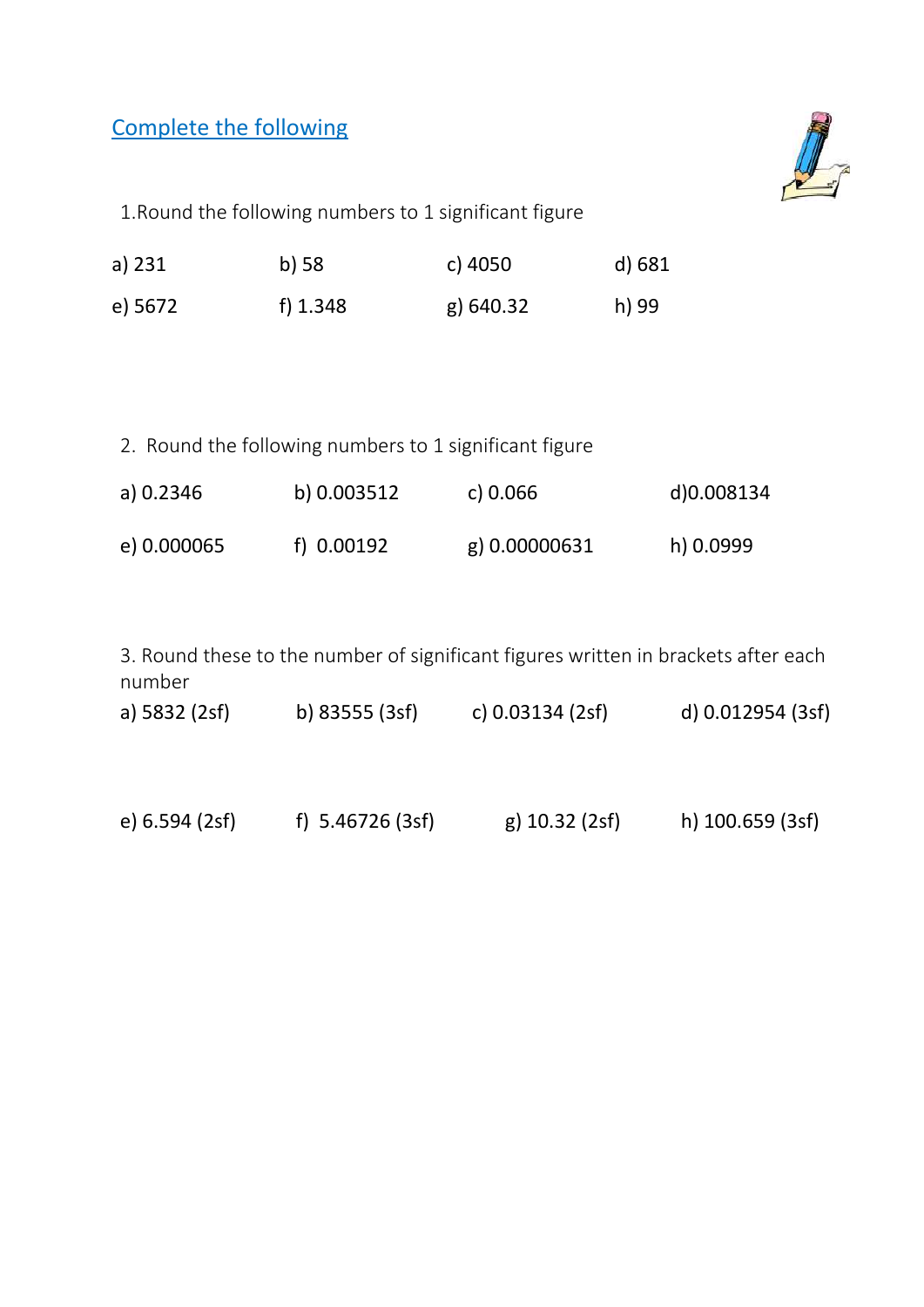#### **Percentages**

Percentages are useful for comparing information where the sample sizes or totals are different. By converting different data to percentages, you can readily compare them. Percentage means parts out of 100 and is the same as a fraction with a denominator (bottom) of 100.

- a) Ventricular systole lasts for 0.3 s. The cardiac cycle lasts for 0.8 s. What percentage of the cardiac cycle is ventricular systole?
- b) A soil sample weighed 2.4 g. After heating at 100 $\degree$ C in an oven to evaporate the water, it weighed 1.8 g. What percentage of the soil sample was water
- c) Stearic acid has the formula  $C_{17}H_{35}COOH$ . What percentage of the atoms in stearic acid are:
	- (i) carbon?
	- (ii) hydrogen?
	- (iii) oxygen?
- d) In an onion root tip squash, 200 cells were observed and each cell was assigned to a stage of the cell cycle. Here are the results:

| <b>Stage</b> | Number of<br>cells | Percentage of cells<br>at this stage? |
|--------------|--------------------|---------------------------------------|
|              |                    |                                       |
| Interphase   | 150                |                                       |
| Prophase     | 20                 |                                       |
| Metaphase    | 12                 |                                       |
| Anaphase     | 4                  |                                       |
| Telophase    | 8                  |                                       |
| Cytokinesis  | 6                  |                                       |

What percentage of cells were at each stage of the cell cycle?

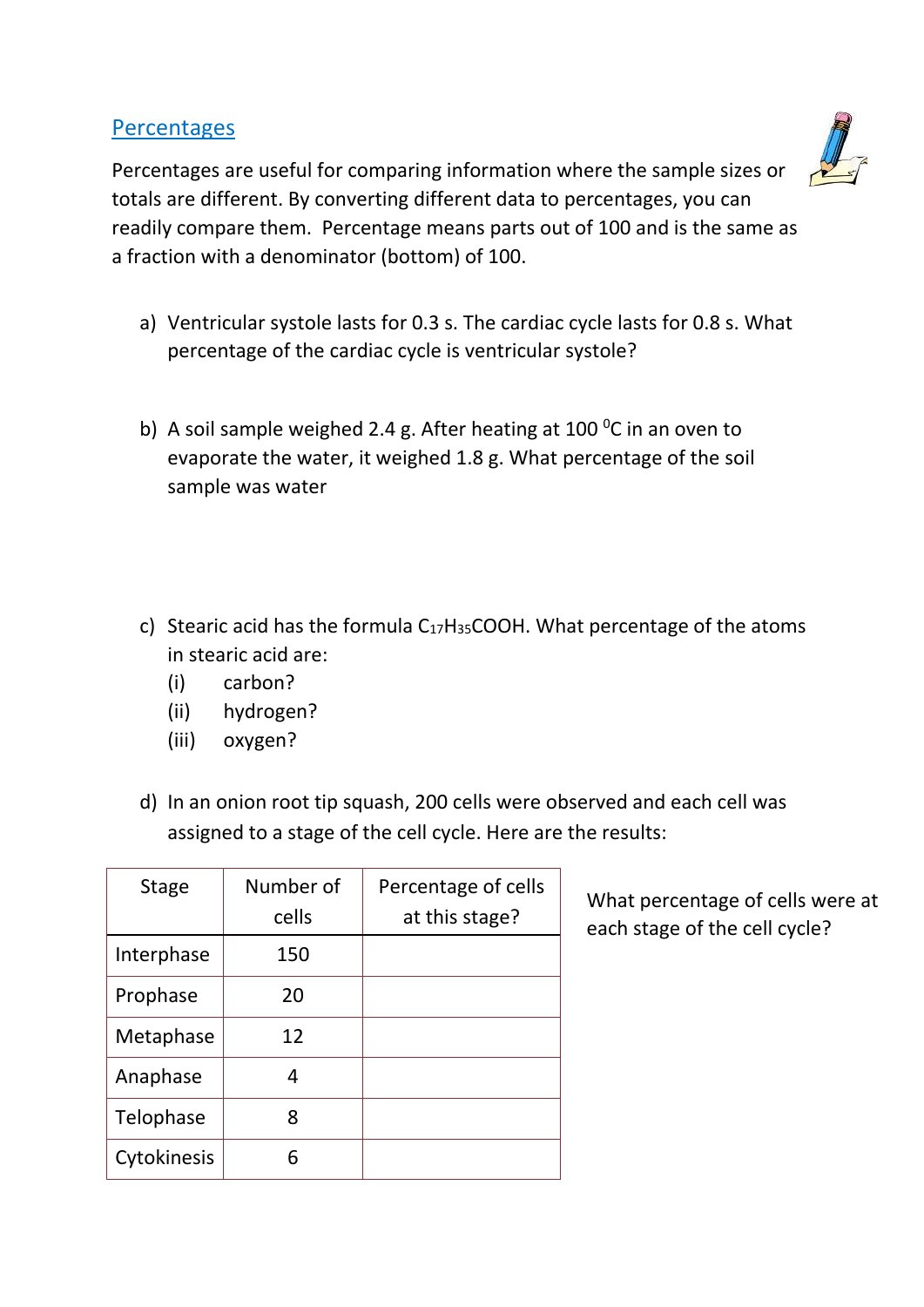# Analysing data

Biological investigations often collect large amounts of data. It is important to be able to analyse this data carefully in order to pick out trends.

A student investigated an area of moorland where succession was occurring. She used quadrats to measure the area covered by different plant species, bare ground and surface water every 10 metres along a transect. She also recorded the depth of soil at each quadrat. Her results are shown in the table.

|                     | Area covered in each quadrat A to E in $cm2$ |     |     |      |      |
|---------------------|----------------------------------------------|-----|-----|------|------|
|                     | E<br>A<br>B                                  |     |     |      |      |
| Bog moss            | 55                                           | 40  | 10  |      |      |
| <b>Bell heather</b> |                                              |     |     | 15   | 10   |
| Sundew              | 10                                           | 5   |     |      |      |
| Ling                |                                              |     |     | 15   | 20   |
| Bilberry            |                                              |     |     | 15   | 25   |
| Heath grass         |                                              |     | 30  | 10   | 5    |
| Soft rush           |                                              | 30  | 20  | 5    | 5    |
| Sheep's fescue      |                                              |     | 25  | 35   | 30   |
| Bare ground         | 20                                           | 15  | 10  | 5    | 5    |
| Surface water       | 15                                           | 10  | 5   |      |      |
| Soil depth / cm     | 3.2                                          | 4.7 | 8.2 | 11.5 | 14.8 |

– indicates zero cover.

Calculate:

- 1. The mode area of soft rush in the sample
- 2. The mean soil depth
- 3. The median amount of bare ground in the sample.

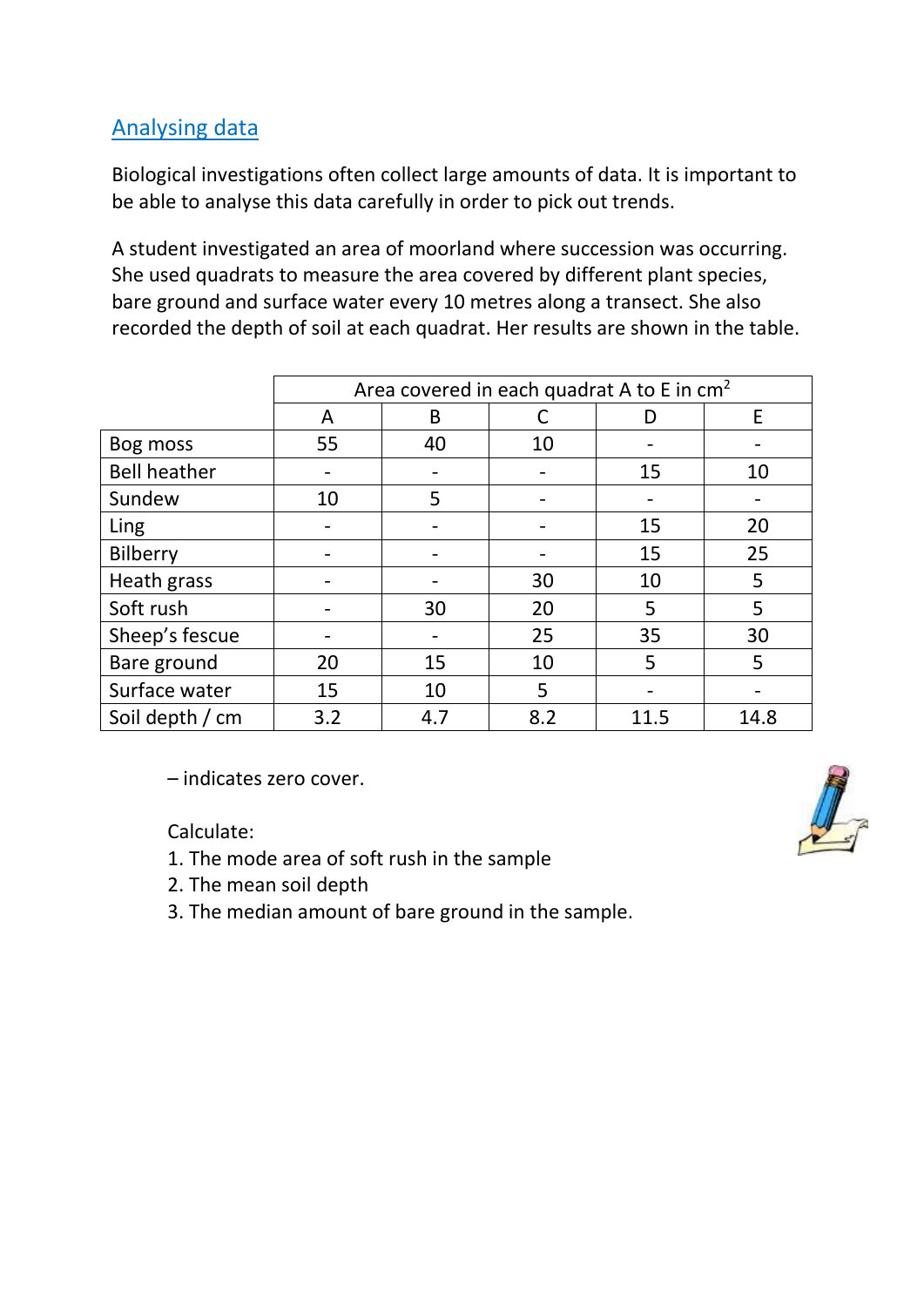# Mean, median and graphs

Use the data from the table to plot a scatter graph of soil depth against the area covered by bare ground, soft rush and bog moss (use different colours or markers for each).



- What conclusions does your graph suggest?
- How confident are you in these conclusions?

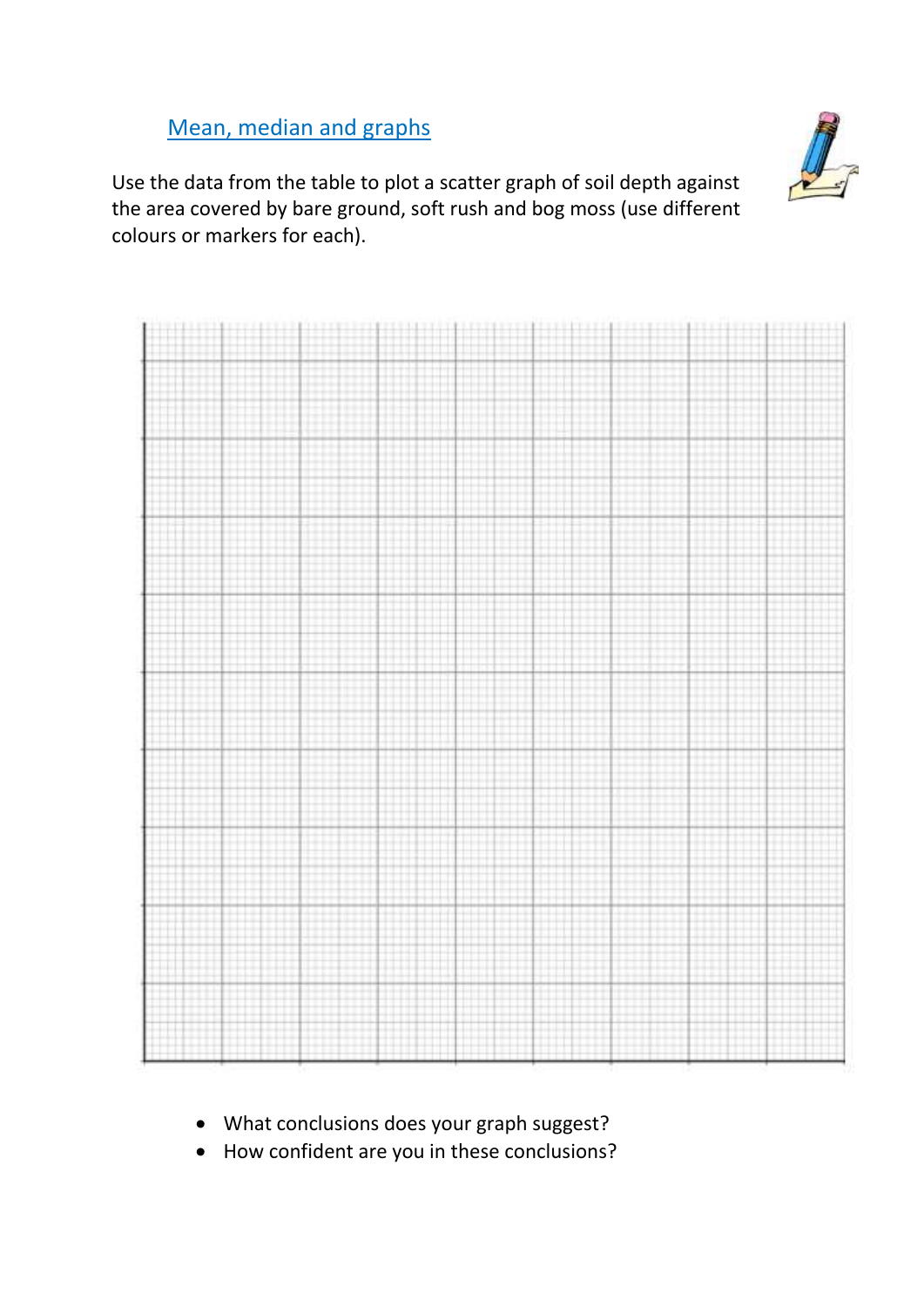# Analysing data

Lung cancer, chronic bronchitis and coronary heart disease (CHD) are associated with smoking. Tables 1 and 2 give the total numbers of deaths from these diseases in the UK in 1974.

|                |                                          | Number of deaths |         |  |  |  |
|----------------|------------------------------------------|------------------|---------|--|--|--|
| Age/years      | (in thousands)                           |                  |         |  |  |  |
|                | chronic<br>coronary heart<br>lung cancer |                  |         |  |  |  |
|                |                                          | bronchitis       | disease |  |  |  |
| $35 - 64$      | 11.5                                     | 4.2              | 31.7    |  |  |  |
| 65-74          | 12.6                                     | 8.5              | 33.3    |  |  |  |
| $75+$          | 5.8                                      | 8.1              | 29.1    |  |  |  |
| Total (35-75+) | 29.9                                     | 20.8             | 94.1    |  |  |  |

Table 1: Men

# Table 2: Women

|                | Number of deaths |                |                |  |
|----------------|------------------|----------------|----------------|--|
| Age/years      |                  | (in thousands) |                |  |
|                | lung cancer      | chronic        | coronary heart |  |
|                |                  | bronchitis     | disease        |  |
| $35 - 64$      | 3.2              | 1.3            | 8.4            |  |
| 65-74          | 2.6              | 1.9            | 18.2           |  |
| $75+$          | 1.8              | 3.5            | 42.3           |  |
| Total (35-75+) | 7.6              | 6.7            | 68.9           |  |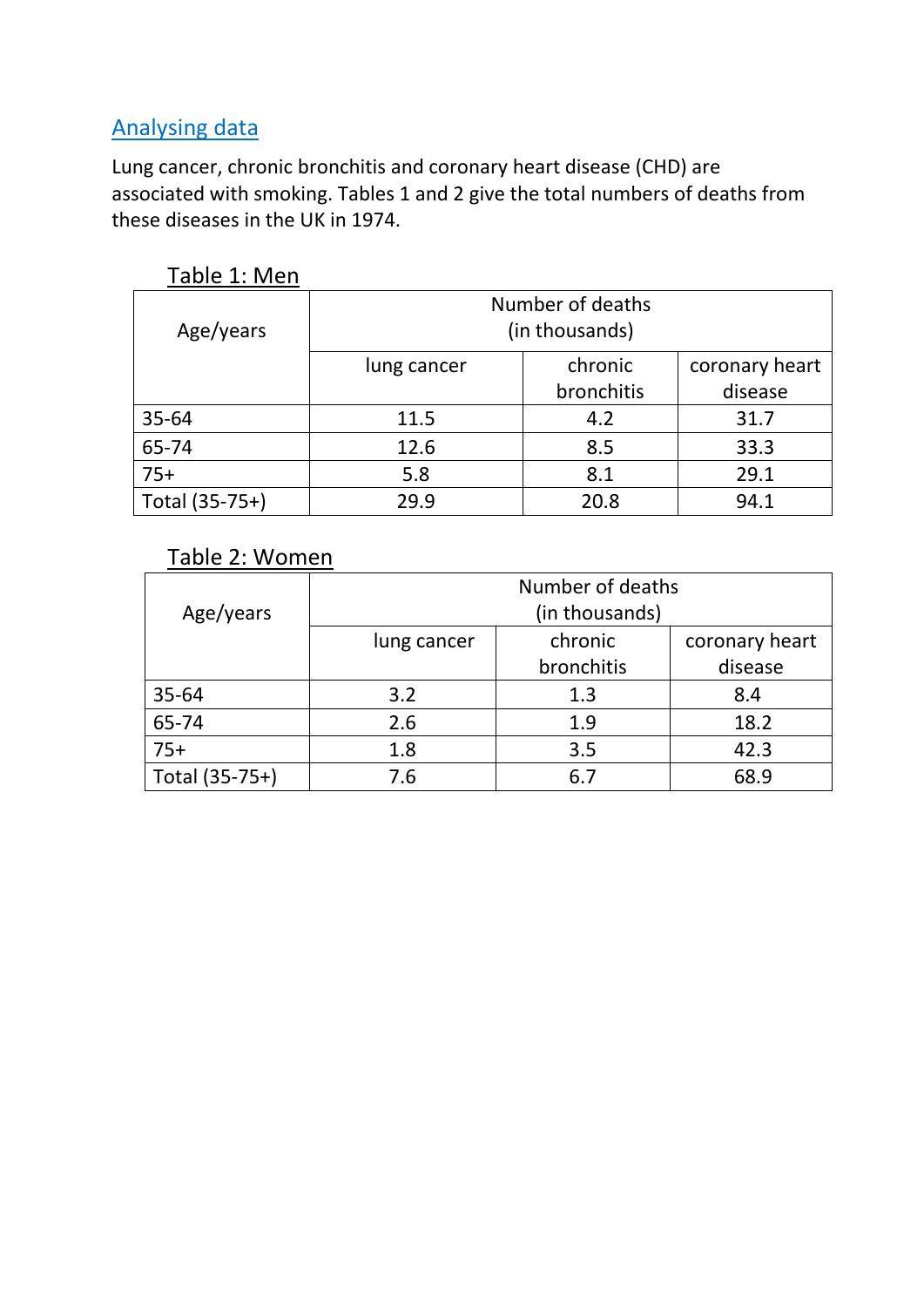#### Analysing data

1. Of the men who died aged 35-64 from one of these three causes, what percentage of them died of lung cancer?



- 2. What percentage of deaths from chronic bronchitis in women happened to women aged 65-74?
- 3. Deaths from lung cancer drop as people get older. Is there a bigger percentage difference for men or women from 35-64 to 75+?
- 4. What fraction of coronary heart disease deaths of men over 34 are in the 75+ bracket? What about for women?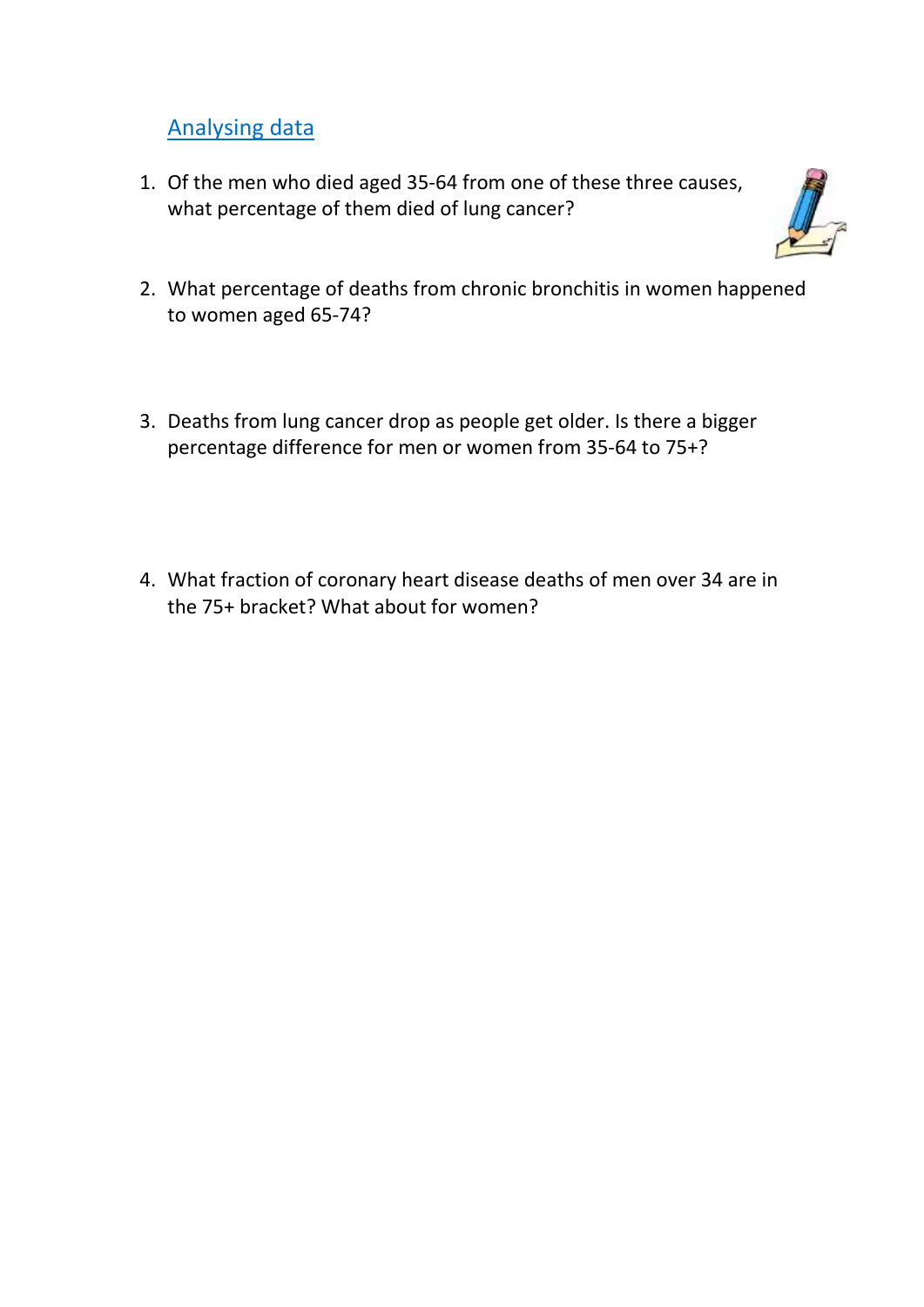# Analysing complex graphs

The volume of air breathed in and out of the lungs during each breath is called the tidal volume. The breathing rate and tidal volume were measured for a cyclist pedalling at different speeds. The graph shows the results.



1. What was the tidal volume when the cycling speed was 17 km  $h^{-1}$ ?

2. What was the breathing rate when the cycling speed was 8 km  $h^{-1}$ ?

3. What was the change in breathing rate when the cyclist changed from 10 to

20 km  $h^{-1}$  ? Express this as a percentage.

4. At what speed did the breathing rate start to increase?

5. The tidal volume increased linearly with cycling speed up to about 10 km  $h^{-1}$ Calculate the increase in volume for each increase in speed of 1 km  $h^{-1}$ . 6. For this initial linear section, what is the equation of the tidal volume line?

Hint: use y=mx + c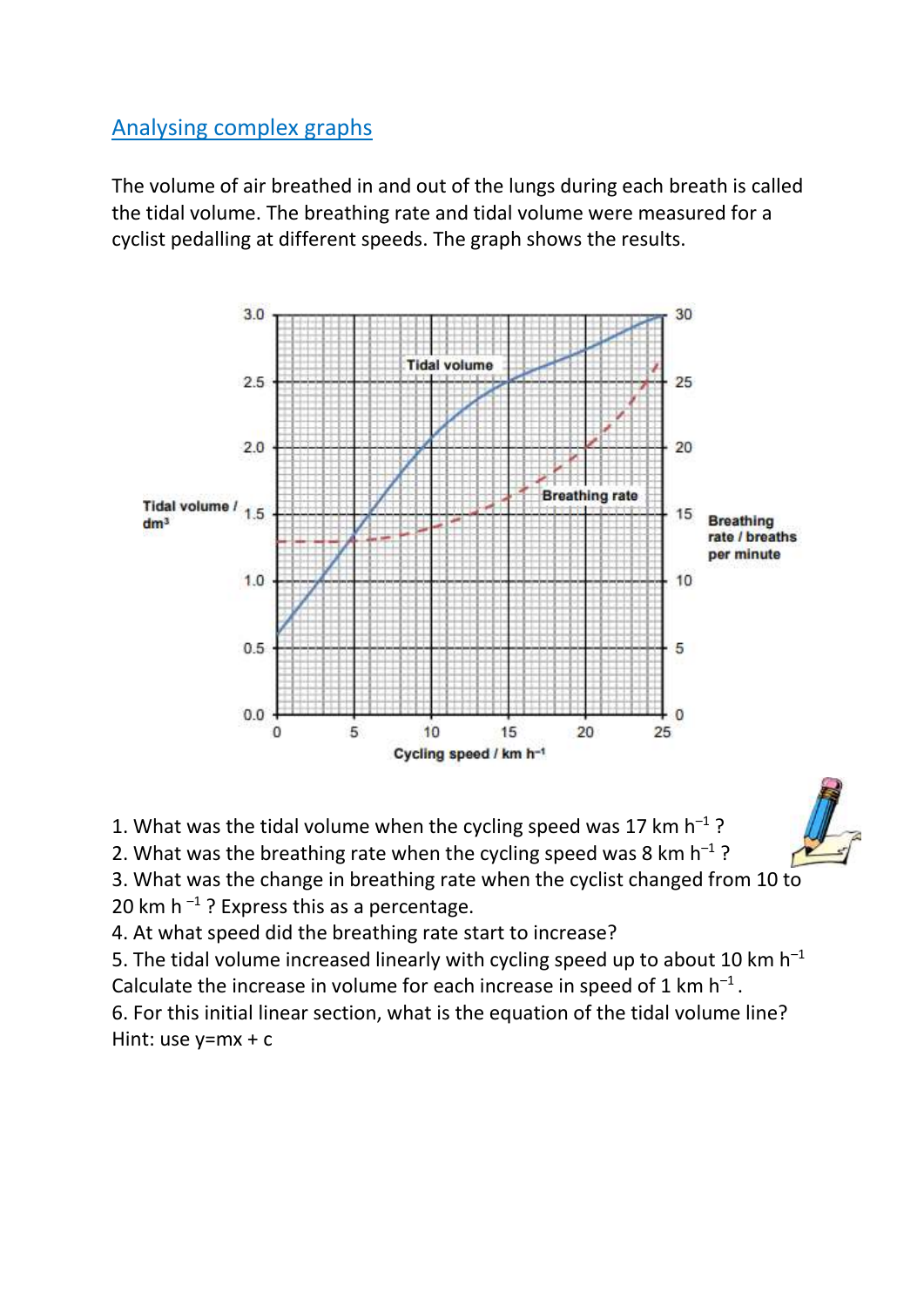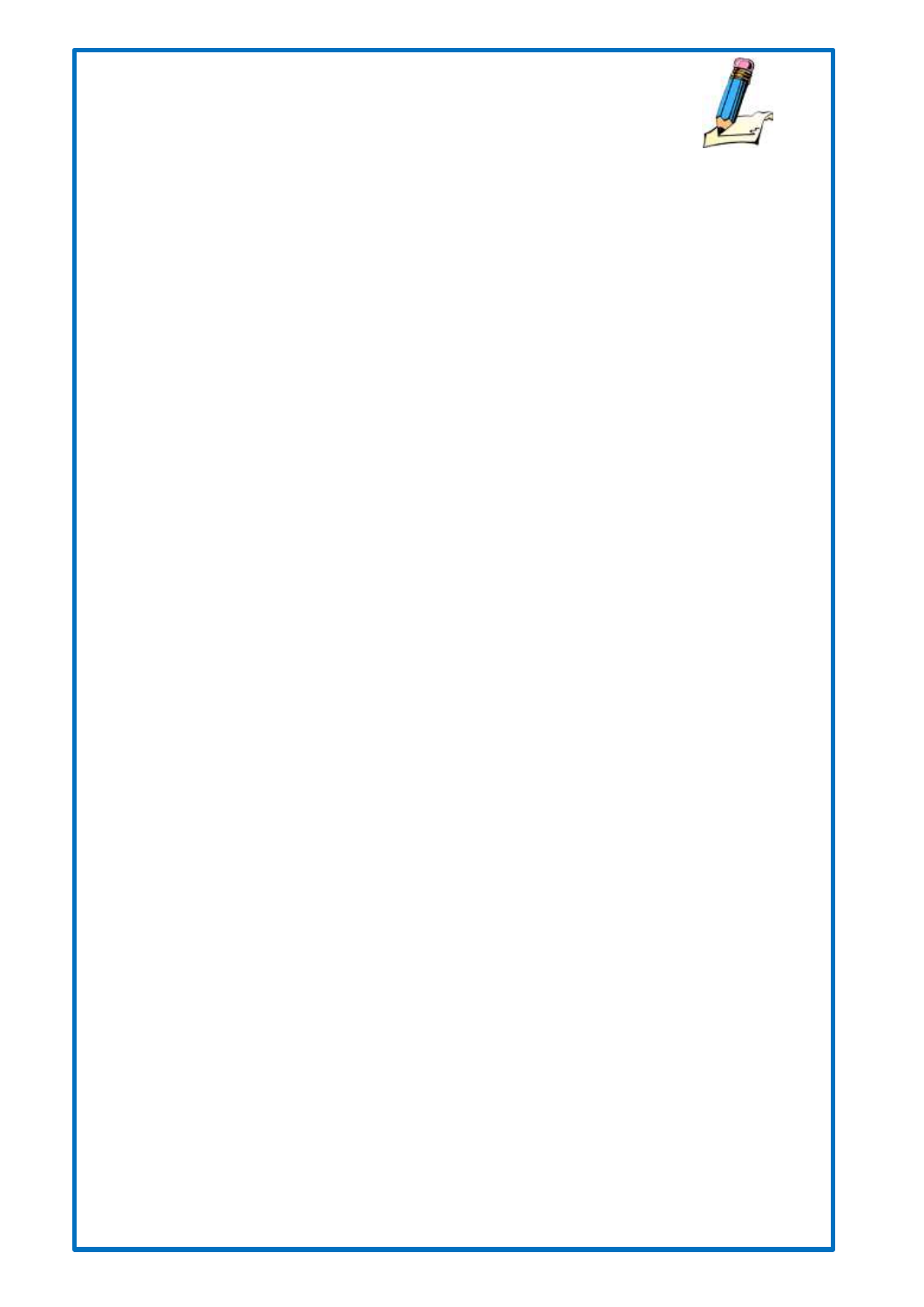# Biological molecules

#### Protein Structure

Proteins are described as the building blocks of life. In humans, proteins are found in every cell in the body.



Primary structure of protein

This image above shows the primary structure of a protein.

- 1. Name the monomers that join together to make proteins.
- 2. Describe the primary structure of a protein.
- 3. What type of bond holds together the secondary structure of a protein?

#### **Carbohydrates**

Carbohydrates are important in organisms as an energy source.

The image above is of glucose.

- 1. What is the chemical formulae for glucose?
- 2. Why is this molecule described as being organic?
- 3. Name the polymers of glucose that are used as storage in plants and animals.

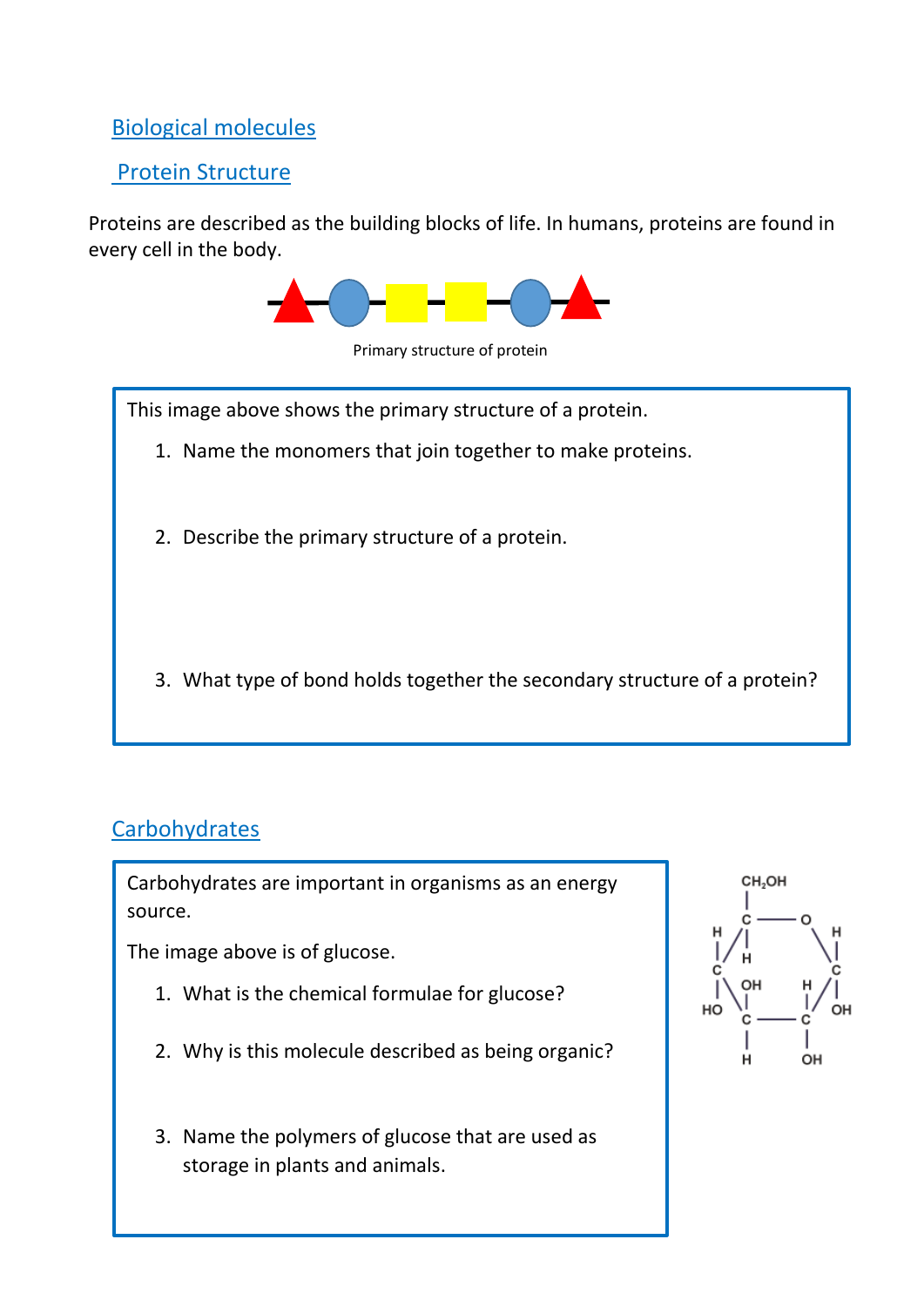# **Lipids**



Lipids are fats and oils. A triglyceride consists of a molecule of glycerol with three fatty acids.

- 1. Which elements make up fatty acids?
- 2. What are the differences between saturated and unsaturated fatty acids?
- 3. What are the differences between triglycerides and phospholipids?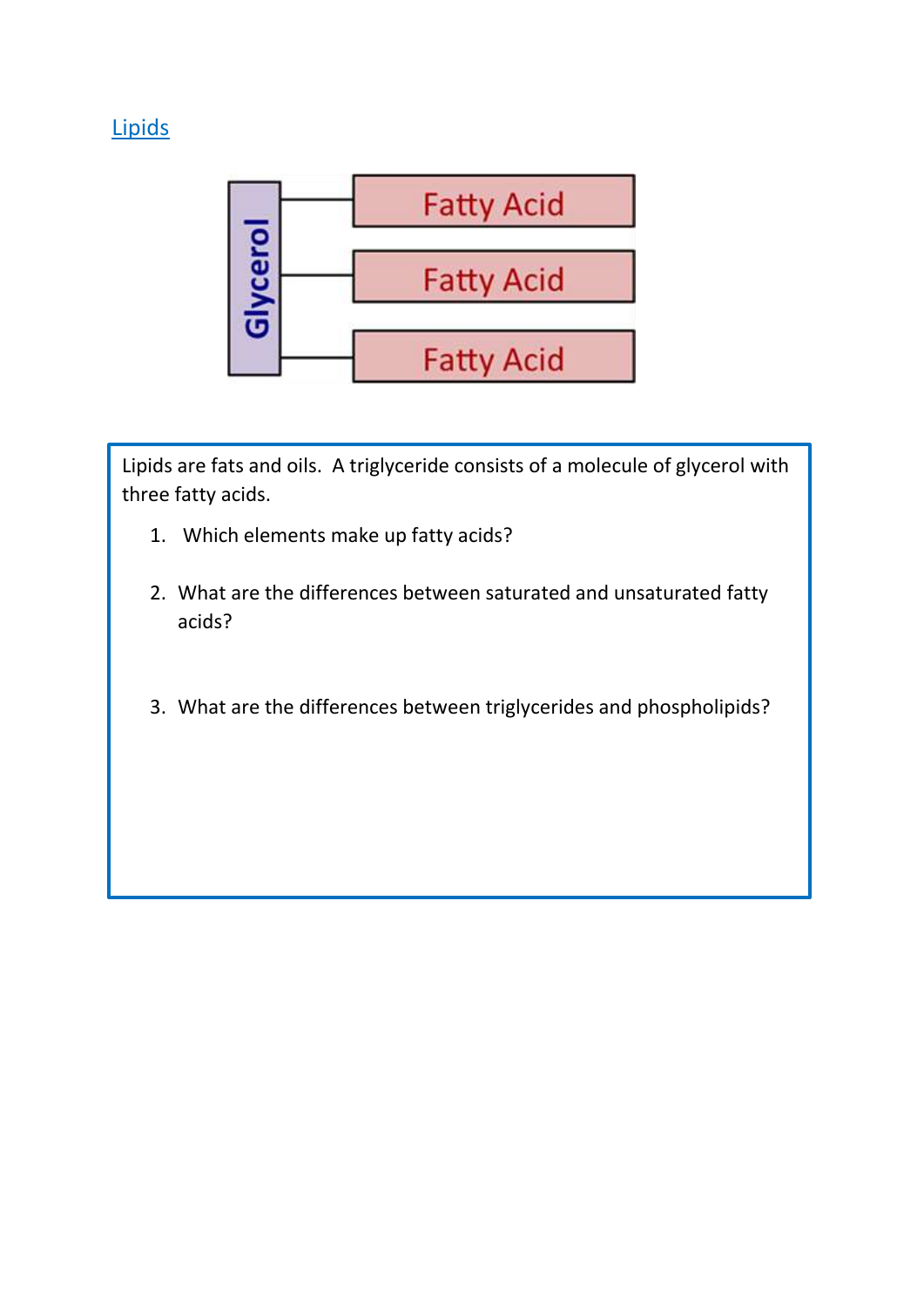# **Cells**

All life on Earth exists as cells. These have basic features in common.



Complete the table:

| Structure                | Function |
|--------------------------|----------|
| Cell surface<br>membrane |          |
| Chloroplast              |          |
| Cell vacuole             |          |
| Mitochondria             |          |
| <b>Nucleus</b>           |          |
| Cell wall                |          |
| Chromosomes              |          |
| Ribosomes                |          |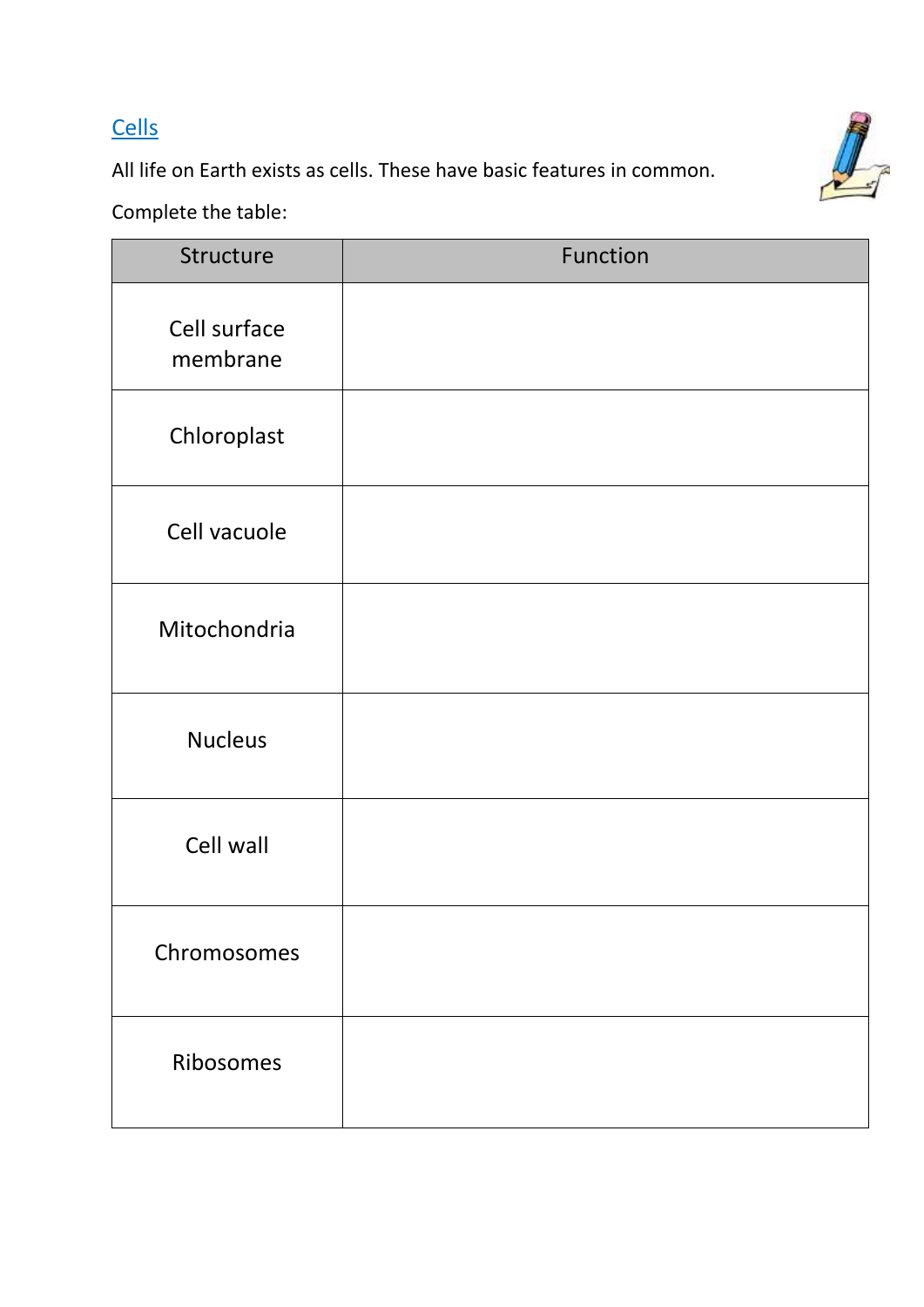Label the cell diagrams below:



# Animal Cell

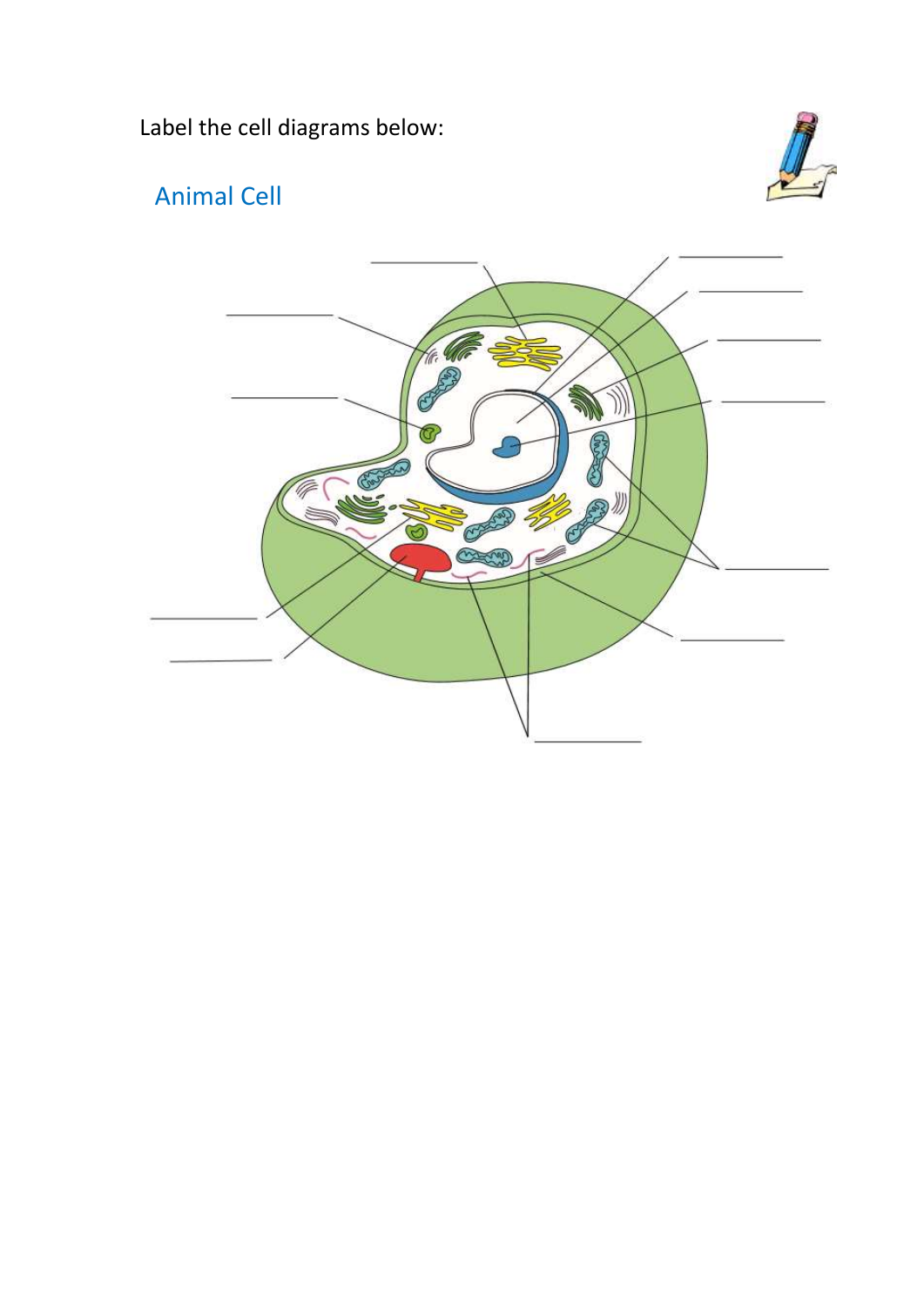# Plant Cell



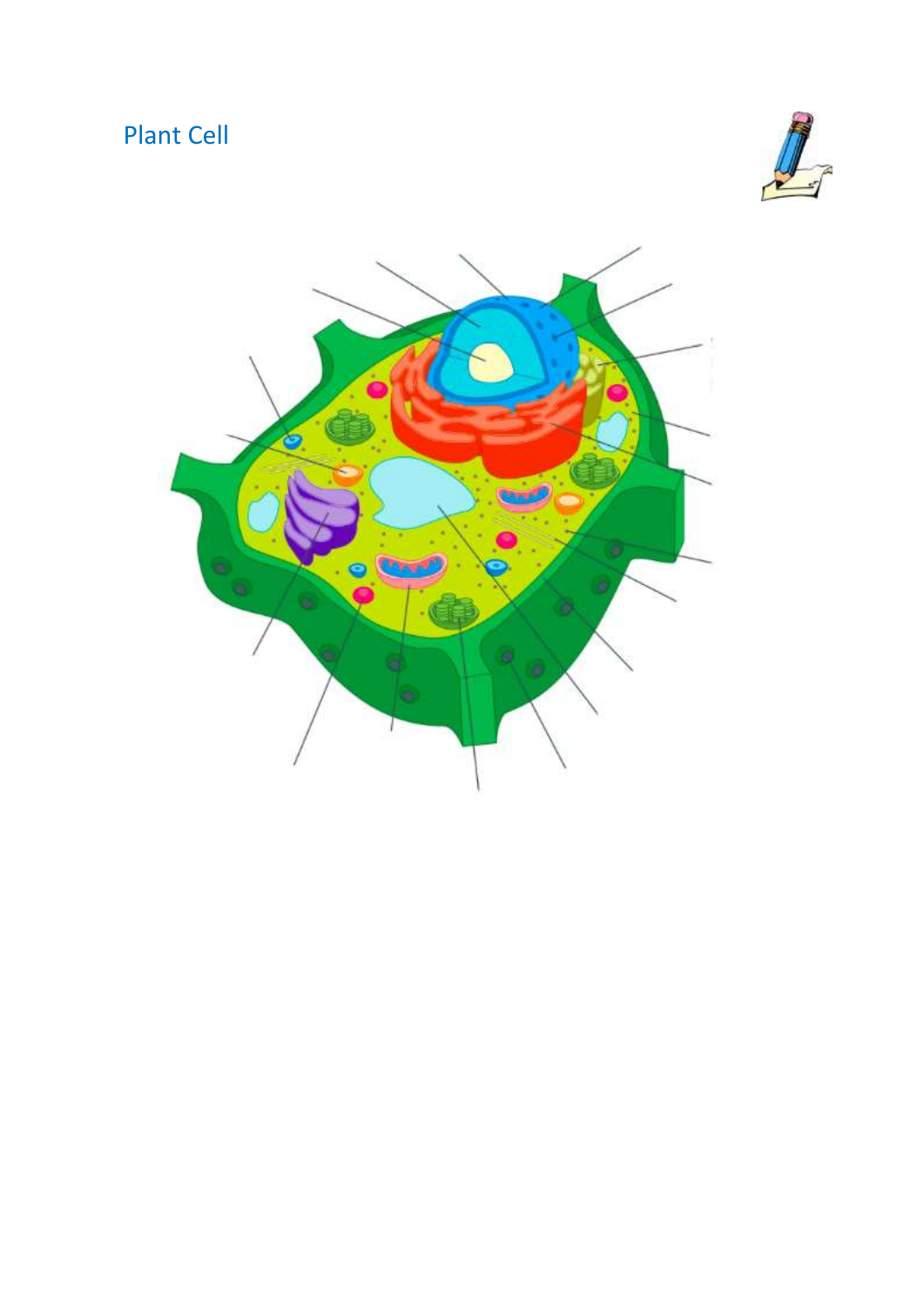# Practical work in Biology



# Complete the table by writing in the correct definitions

| Accuracy                |  |
|-------------------------|--|
| Anomalies               |  |
| Calibration             |  |
| Measurement<br>Error    |  |
| Random Error            |  |
| Systematic Error        |  |
| Zero Error              |  |
| Precision               |  |
| Range                   |  |
| Repeatable              |  |
| Reproducible            |  |
| Resolution              |  |
| Uncertainty             |  |
| Validity                |  |
| Continuous<br>Variable  |  |
| Control Variable        |  |
| Dependent<br>Variable   |  |
| Independent<br>Variable |  |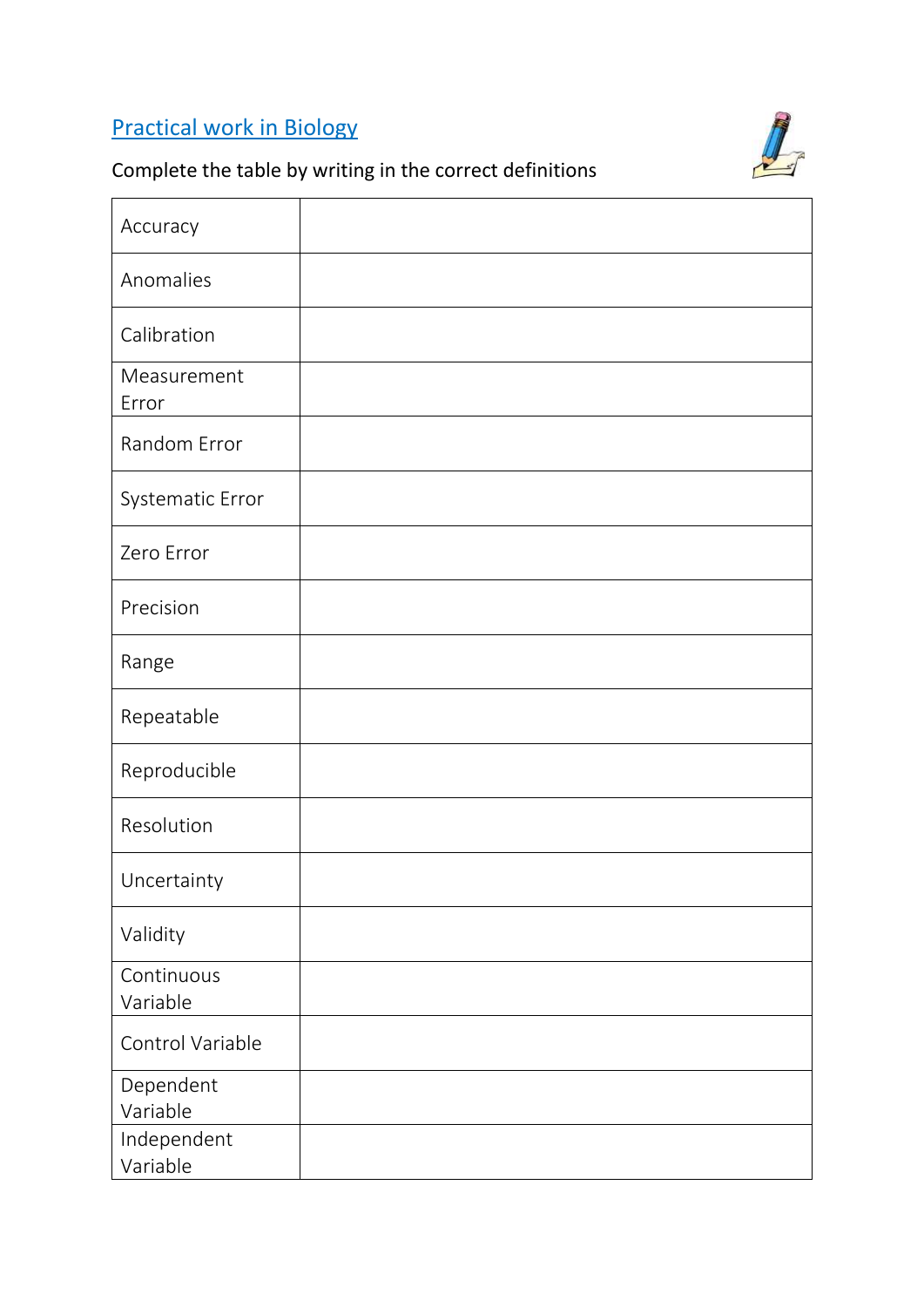

If you have 30 minutes to spare, here are some presentations. They provide some interesting answers and some thought provoking questions. Use the link or scan the QR code to view.

Henrietta Lacks: The Immortal Woman Available at: [https://ed.ted.com/lessons/the-immortal-cells](https://ed.ted.com/lessons/the-immortal-cells-of-henrietta-lacks-robin-bulleri)[of-henrietta-lacks-robin-bulleri](https://ed.ted.com/lessons/the-immortal-cells-of-henrietta-lacks-robin-bulleri) <https://www.youtube.com/watch?v=WU5uCiV0MyQ> An immortal cell line was generated in 1951. However, the generation of immortal cells in the instance raises questions about ethics, race, and genetics.









Ben Goldacre: Battling Bad Science Available at:

[https://www.youtube.com/watch?v=h4M](https://www.youtube.com/watch?v=h4MhbkWJzKk) [hbkWJzKk](https://www.youtube.com/watch?v=h4MhbkWJzKk)

There are news reports of new health advice, but how can you know if they are right? Doctor and epidemiologist Ben Goldacre shows us the ways evidence can be distorted.

How bacteria "talk" - Bonnie Bassler Available at: [https://ed.ted.com/lessons/how-bacteria-](https://ed.ted.com/lessons/how-bacteria-talk-bonnie-bassler)

#### [talk-bonnie-bassler](https://ed.ted.com/lessons/how-bacteria-talk-bonnie-bassler)

Bonnie Bassler discovered that bacteria "talk" to each other, using a chemical language that lets them coordinate defence and mount attacks. The find has stunning implications for medicine, industry -- and our understanding of ourselves.









How do viruses jump from animals to humans Available at:

[https://www.ted.com/talks/ben\\_longdon\\_h](https://www.ted.com/talks/ben_longdon_how_do_viruses_jump_from_animals_to_humans#t-13212) ow do viruses jump from animals to hu [mans#t-13212](https://www.ted.com/talks/ben_longdon_how_do_viruses_jump_from_animals_to_humans#t-13212)

Every animal species hosts unique viruses that have specifically adapted to infect it. Over time, some of these have jumped to humans – these are known as 'zoonotic' viruses.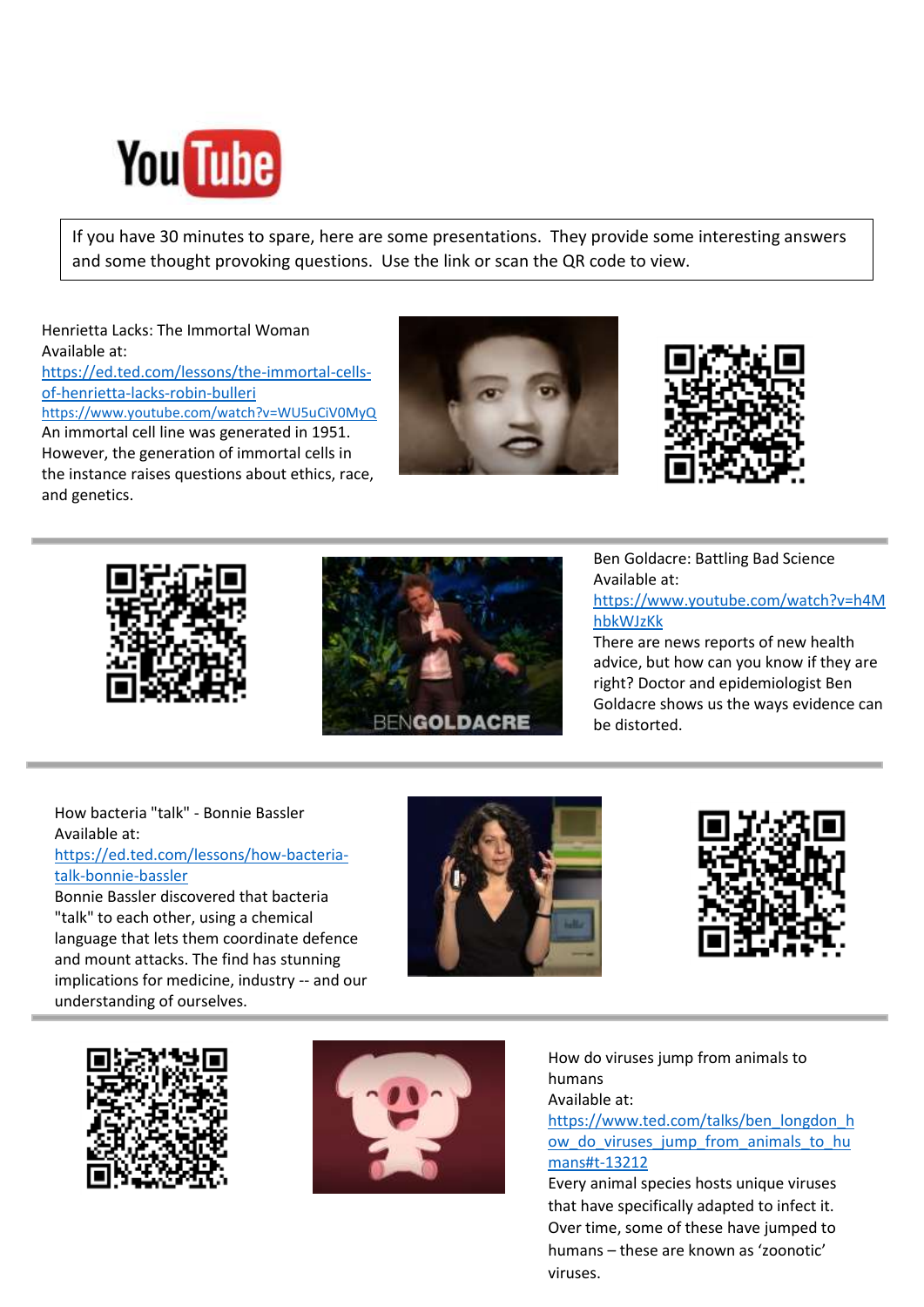#### Places to go for help:

The AQA website is a great place to start.



1.The Biology webpages are aimed at teachers, but you may find them useful too. Information includes:

• The specification – this explains exactly what you need to learn for your exams.

• Practice exam papers

• Lists of command words and subject specific vocabulary – so you understand the words to use in exams

- Practical handbooks explain the practical work you need to know
- Past papers and mark schemes from the old specifications
- Maths skills support

#### 2.Royal Society of Biology

"A single unified voice for biology". They work with everyone from government policy makers to students, as well as universities and researchers studying biology. Their website includes a dedicated student section. Have a look at rsb.org.uk



#### 3.The Student Room

Join the A-level Biology forums and share thoughts and ideas with other students if you are stuck with your independent learning. Visit thestudentroom.co.uk